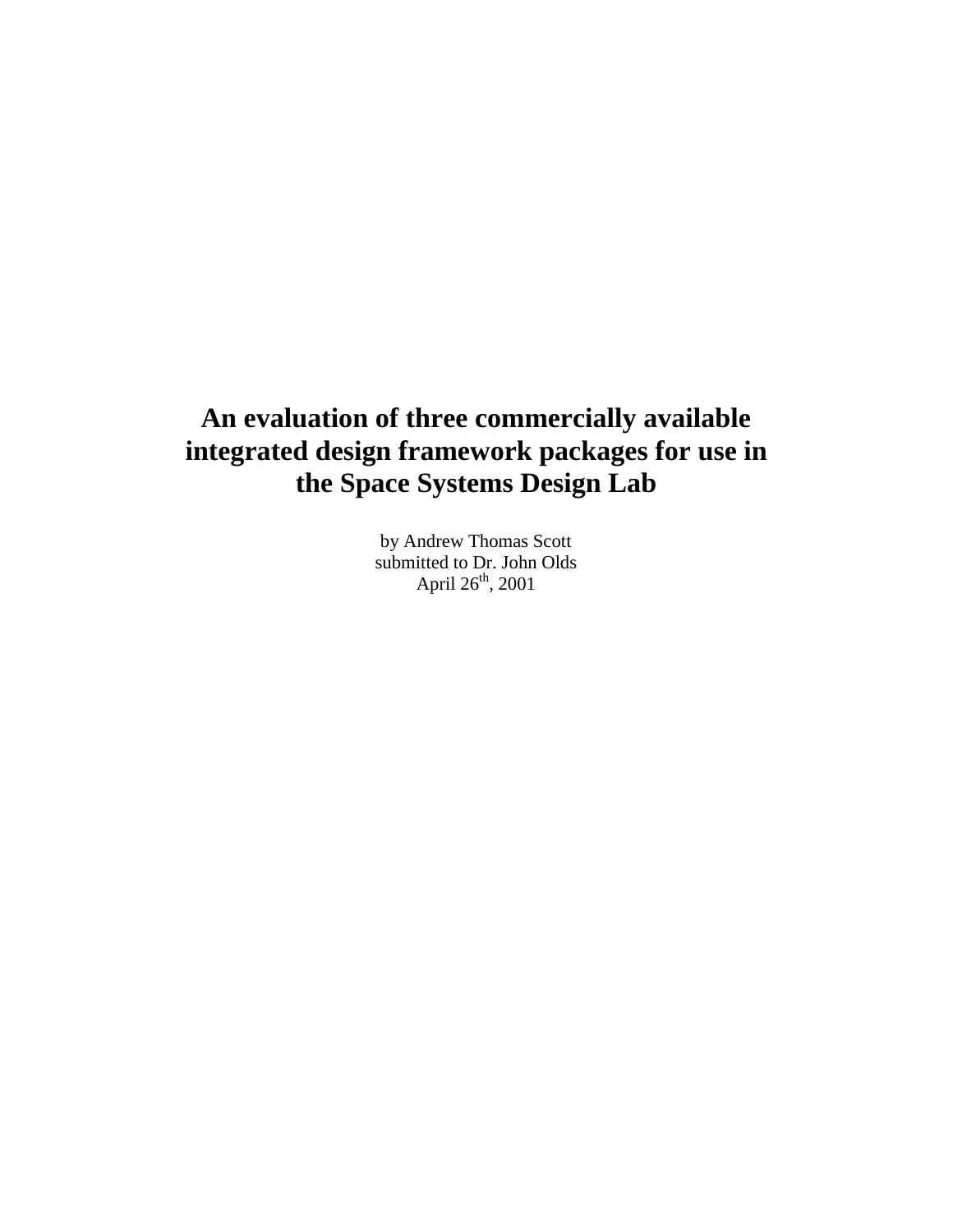# Table of Contents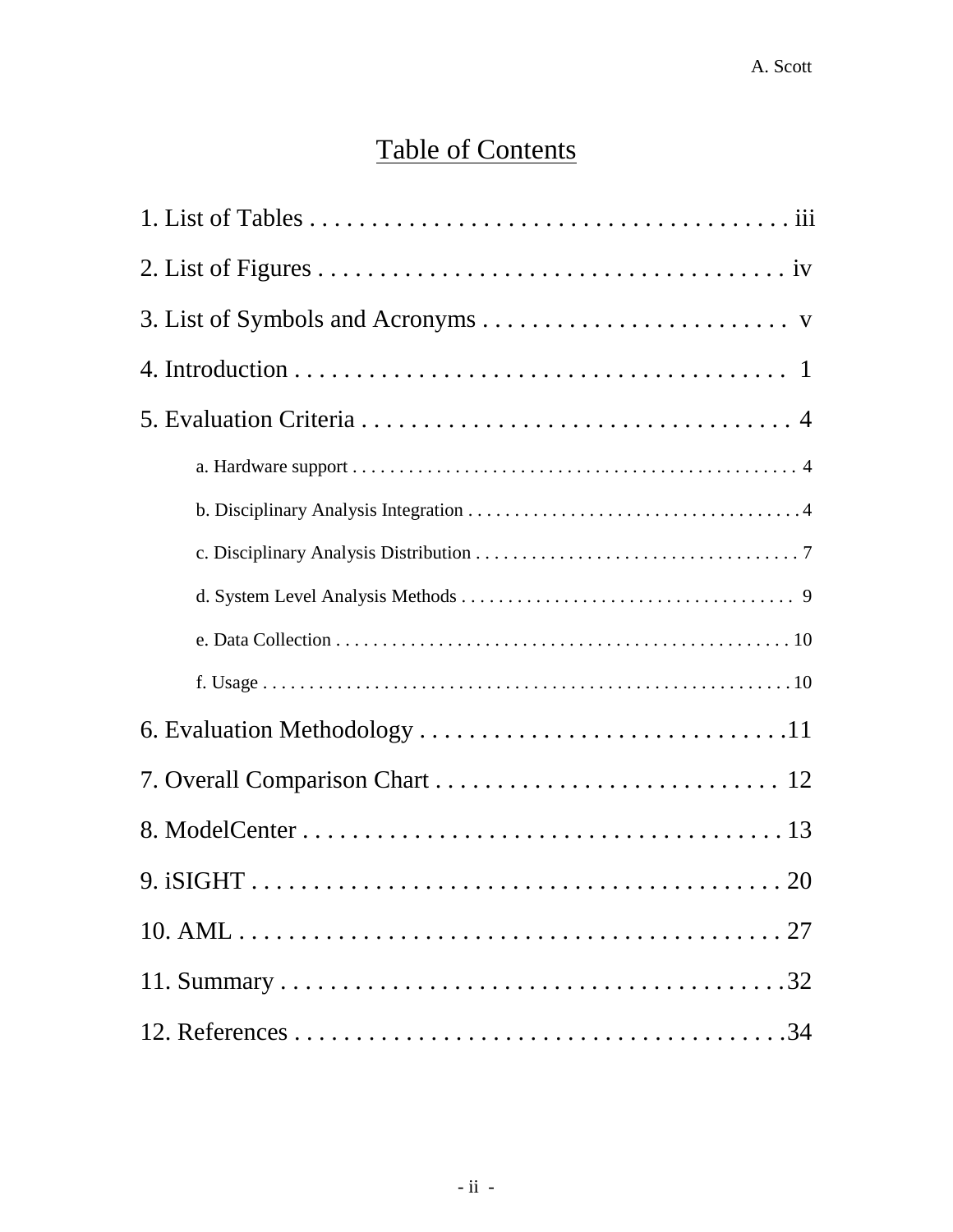# **LIST OF TABLES**

| Table 1 |  |
|---------|--|
| Table 2 |  |
| Table 3 |  |
| Table 4 |  |
| Table 5 |  |
| Table 6 |  |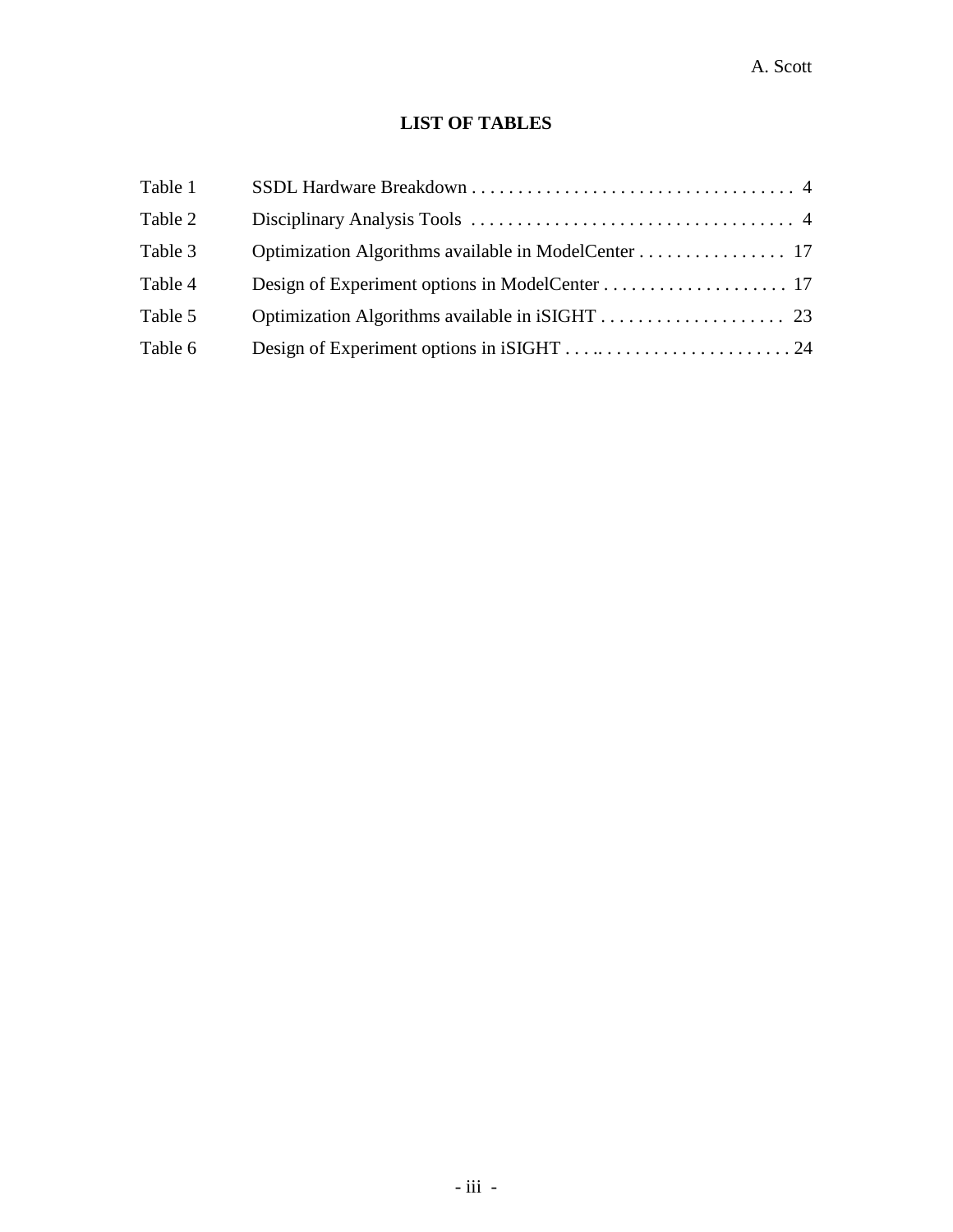## **LIST OF FIGURES**

| Figure 1  |                                                           |
|-----------|-----------------------------------------------------------|
| Figure 2  |                                                           |
| Figure 3  |                                                           |
| Figure 4  |                                                           |
| Figure 5  |                                                           |
| Figure 6  |                                                           |
| Figure 7  |                                                           |
| Figure 8  | Design Structure Matrix of simplified RLV test problem 11 |
| Figure 9  | Custom Scripts and Variable Linking in ModelCenter  16    |
| Figure 10 |                                                           |
| Figure 11 |                                                           |
| Figure 12 |                                                           |
| Figure 13 |                                                           |
| Figure 14 |                                                           |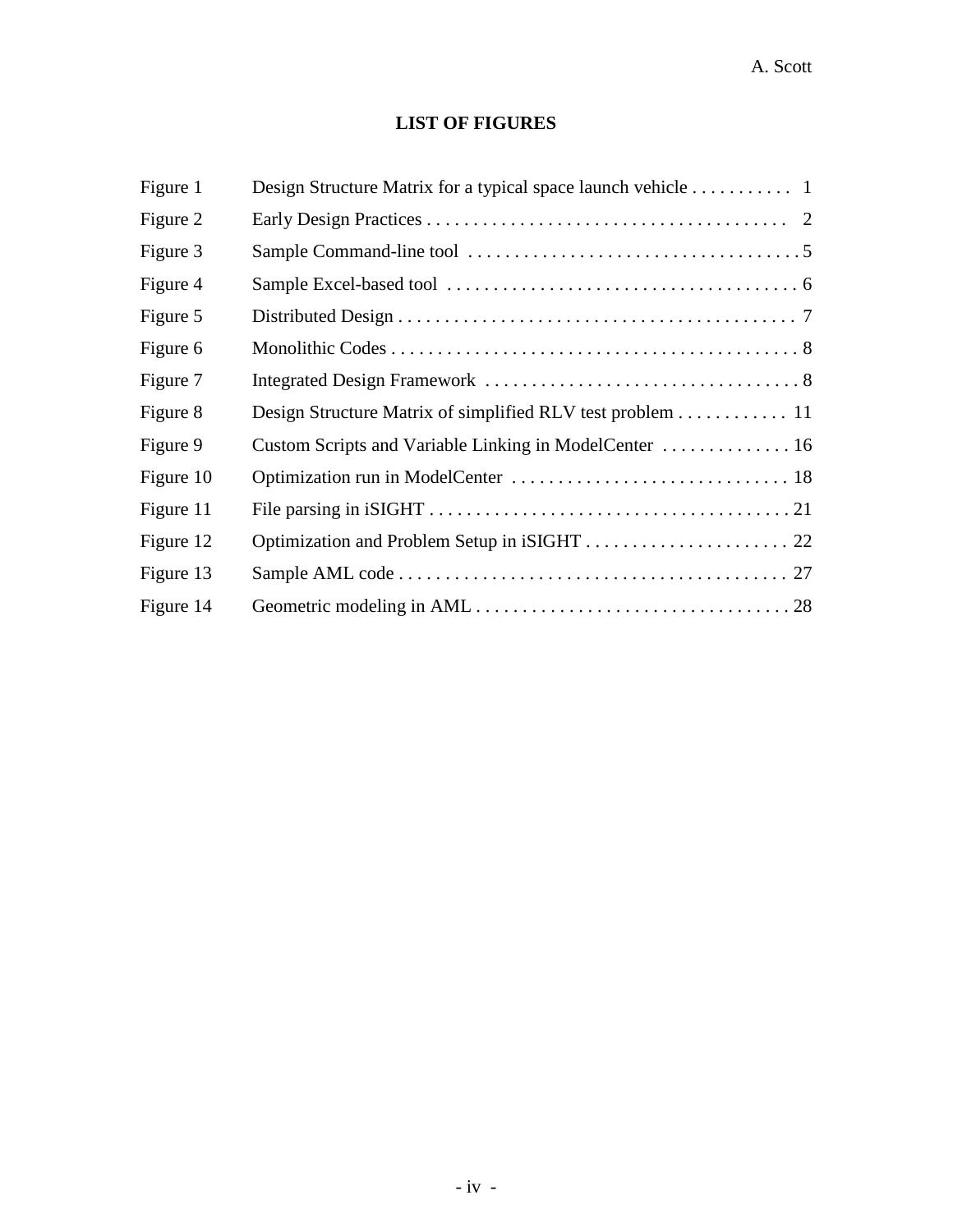## **LIST OF SYMBOLS AND ACRONYMS**

| SCREAM Simulated Combined-Cycle Rocket Engine Analysis Module |
|---------------------------------------------------------------|
|                                                               |
|                                                               |
|                                                               |
|                                                               |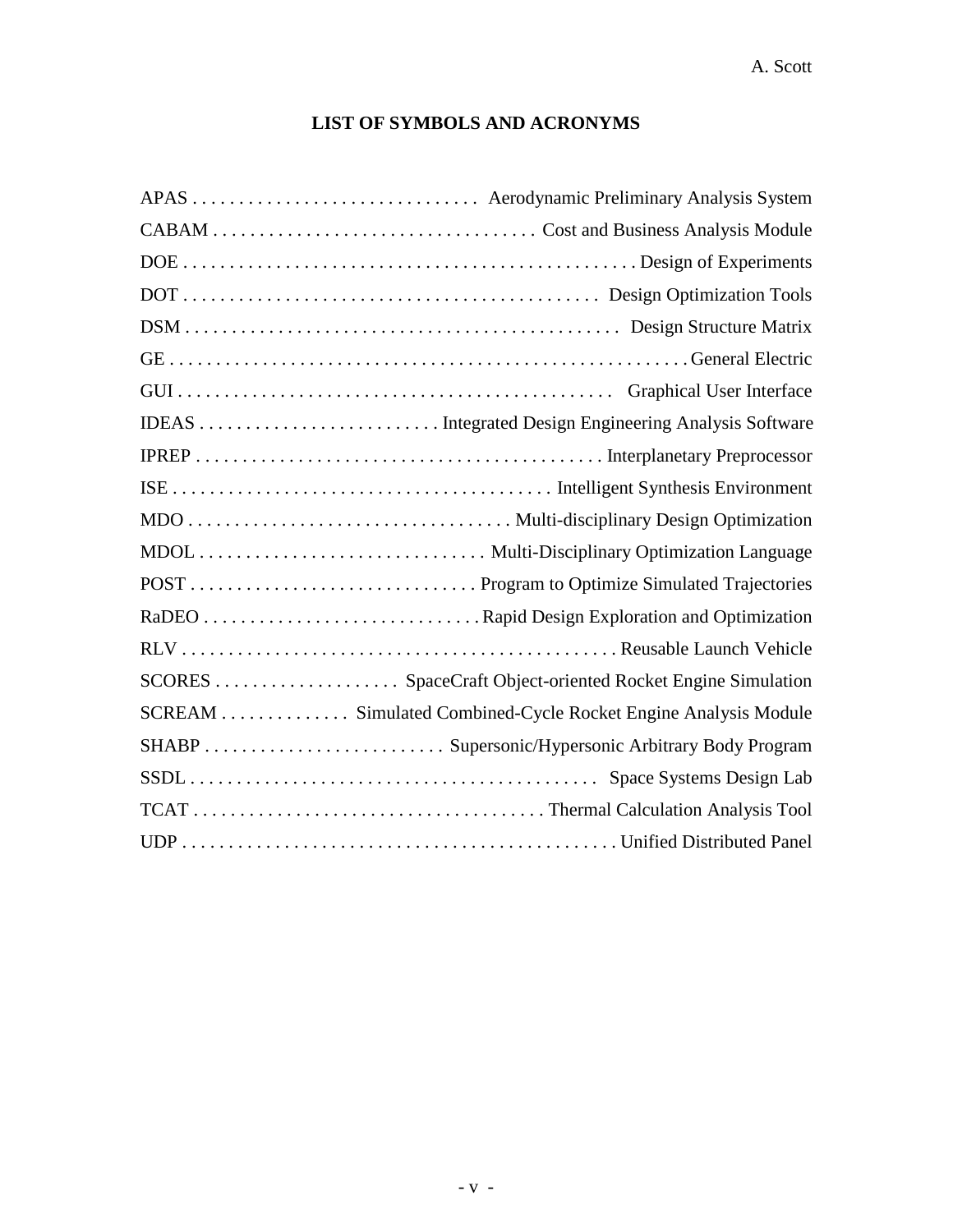### **INTRODUCTION**

In the design of any complex system, it customary to find that the decomposition of such a system divides the analysis of the problem into several smaller sections that focus on applicable engineering disciplines. This approach to design has not only been well established but, for very large systems, is the only realistically feasible direction to take. Unfortunately, it is extremely rare to find a problem that can be divided in such a way that the inputs and outputs of the disciplinary analyses do not heavily rely on one another. Because of the natural coupling that will arise between different disciplines, the design problem requires not only the system level requirements are met, but also that the results of each discipline are consistent with one another. Figure 1 illustrates the typical design structure matrix (DSM) used by the Space Systems Design Lab (SSDL) for its space vehicle design work.



**Figure 1**: Design Structure Matrix for a typical space launch vehicle

Within the past decade, significant improvements have been made in the various methods by which these problems are typically approached. The simplest and earliest method is by simple iteration amongst the disciplines. Using reasonable guesses as a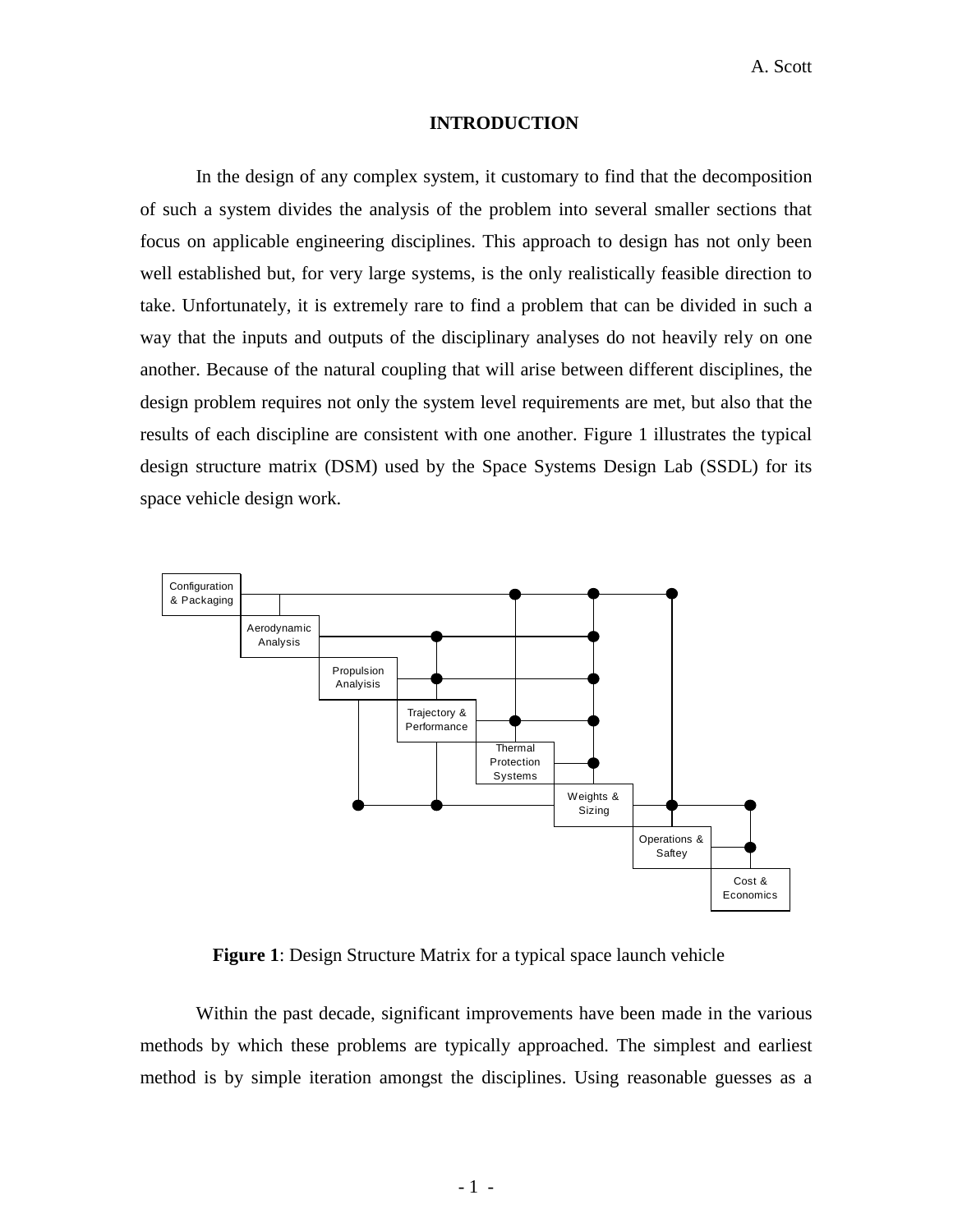good starting point, analysis begins with one discipline, which, in turn, passes its verified results to the other disciplines that require them. Whenever the results of one discipline affect the inputs of a previously run discipline, iteration is required until the coupling variables converge to within acceptable tolerances. In traditional engineering environments, this iteration is accomplished by each disciplinary expert physically receiving his appropriate inputs, performing his analysis, and then physically giving the

results to the other experts that require them. Depending on the number and fidelity of the individual disciplines, this process can take a great deal of time to acquire a single converged design. When optimization schemes are employed at the system level, the



**Figure 2**: Early Design Practices

number of design points that must be evaluated grows quite large, and the overall design process can easily take months of time.

Following the well know paradigm that "time is money," it is a natural goal to want to reduce the turn-around time of the design process as much as possible. Towards this effort, several innovations have been made. The speed with which disciplinary analyses can be performed is steadily increasing as improvements in processing speed are constantly being made. Advanced optimization schemes reducing or eliminating the amount of disciplinary iteration have been developed [1]. Additionally, the advent of the Internet and advancements in electronic communications have made the transfer of information between engineers extremely fast and accurate. However, with all these advances a new bottleneck in the design process has arisen . . . organization. With all these improvements the amount of information that must be maintained, recorded and distributed has quickly become quite cumbersome. It is with these issues in mind that efforts have been made toward the development of integrated design frameworks that handle the collection, organization & distribution of information amongst various disciplinary analyses. Common to all such computational frameworks is an interface through which the user can define the flow of information between disciplines as well as how and when disciplinary analyses are run. Once these interrelationships are defined, it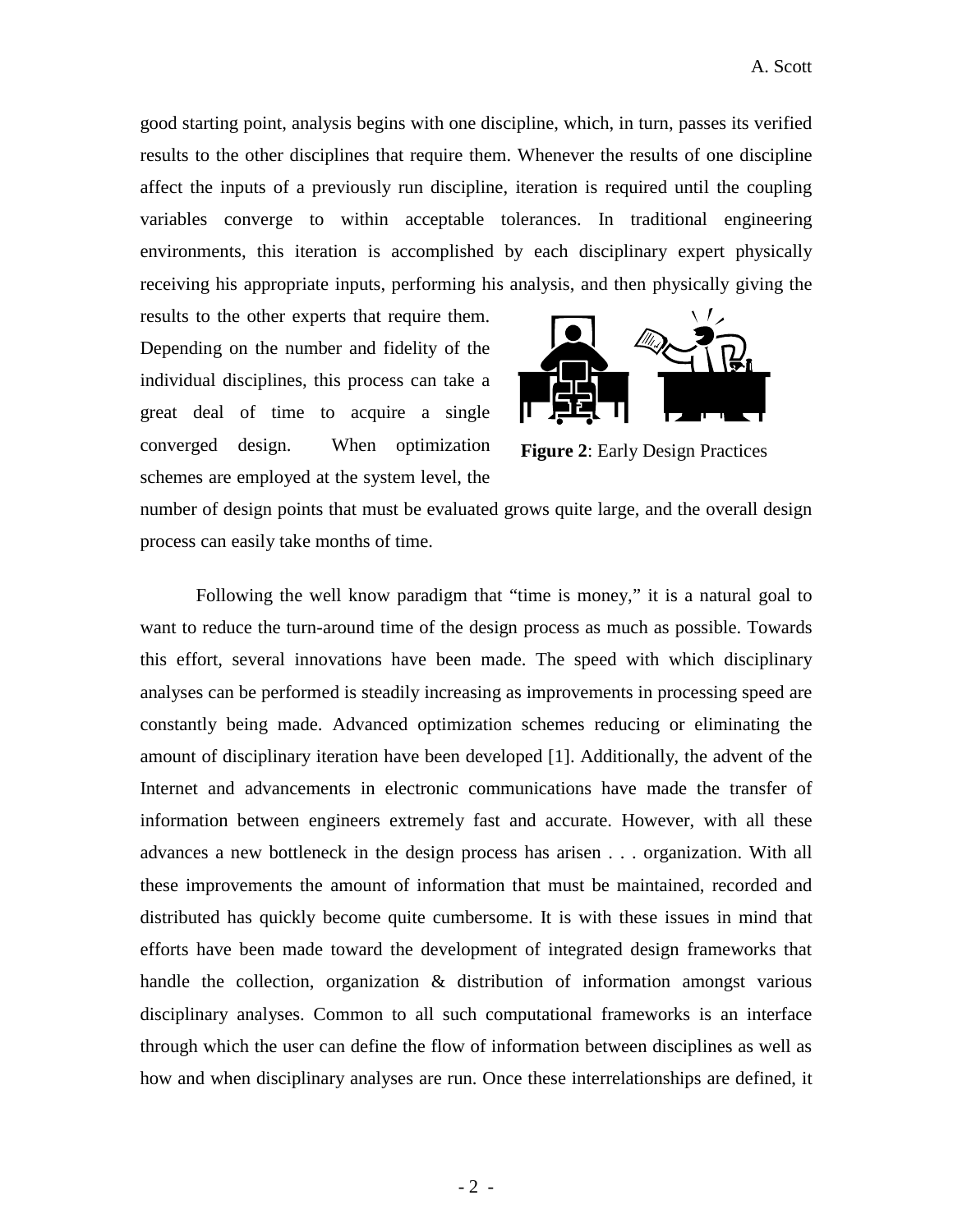is logistically much easier for the engineer to perform a wide variety of system level design analyses, such as optimizations, trades and response surface approximations.

There have been many attempts to develop good computational frameworks. Some earlier implementations have been specific to a single type of problem with interfaces to various analyses more or less "hard-wired". While this kind of framework might be very good for the kind of design problem it was created for, this type of implementation is typically inflexible in what it can do. As the development of such a framework is a technically difficult and time consuming process, such problem-specific frameworks are usually not the most realistic solutions as they themselves take a great deal of time and knowledge to develop. Recently, various companies in the computer software industry have developed integrated design framework software that is not restricted to any particular kind of design problem. By providing an easy means for the user to integrate their own disciplinary analyses, these computational frameworks allow the engineer to organize the design process of nearly any type of problem.

The SSDL within the Georgia Institute of Technology, does a wide variety of conceptual space-vehicle design using several in-house-developed disciplinary analysis tools and industry standard legacy codes. In order to improve the efficiency and level of design done in the lab, use of three commercially available integrated design framework packages is investigated and evaluated. These packages are Phoenix Integration's ModelCenter, Engenious Software's iSIGHT, and Technosoft's AML. In this evaluation, consideration is given to a wide variety of criteria addressing the needs of the SSDL and key functionality of the software.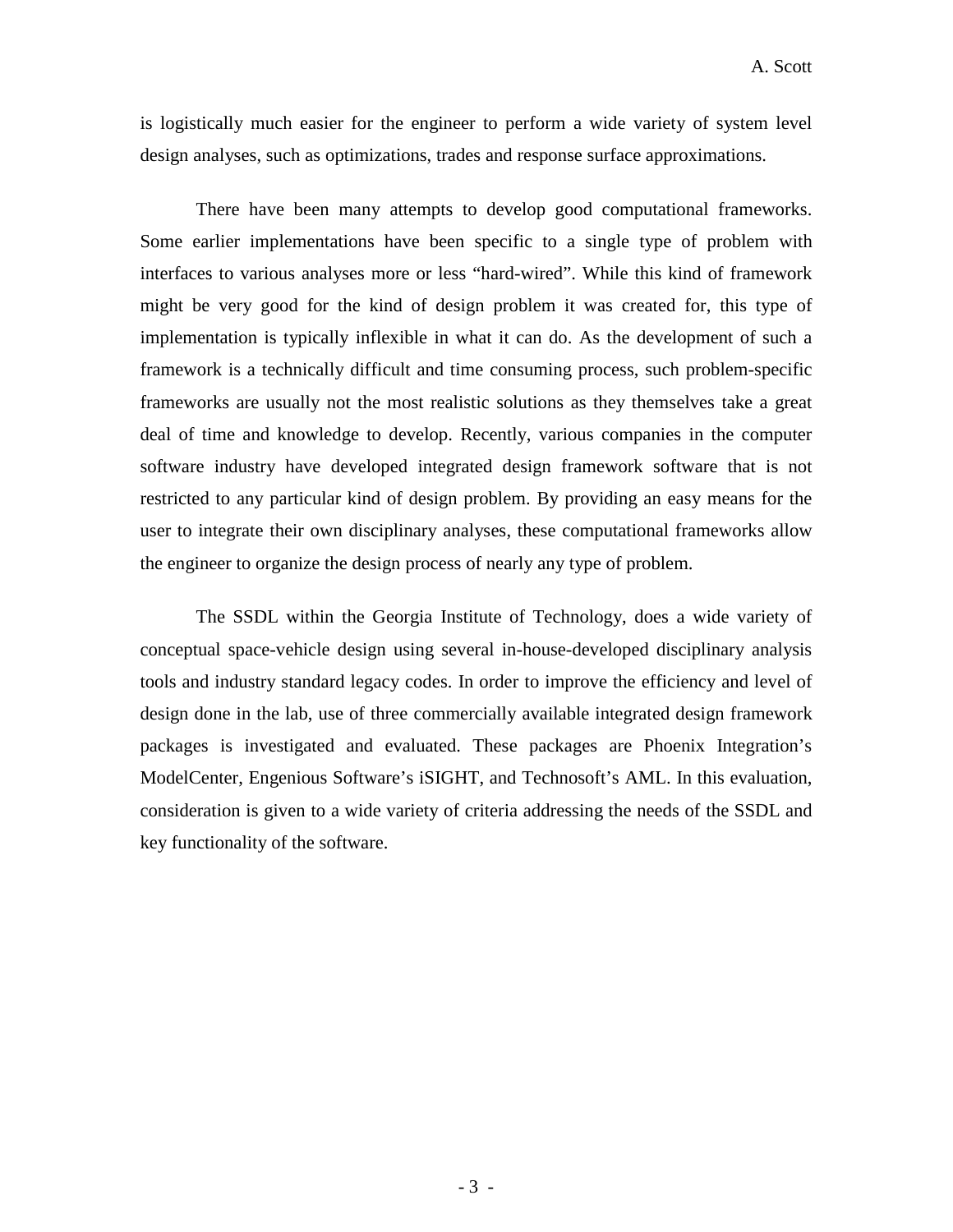### **EVALUATION CRITERIA**

### Hardware Support

| Table 1: SSDL Hardware Breakdown |  |
|----------------------------------|--|
|                                  |  |

 Gateway PC's running Windows NT Dell PC's running Windows 2000 Macintosh Computers running MacOS SGI - Unix Workstations

The bulk of the evaluation criteria for the candidate packages was based the specific and immediate needs of the SSDL. Within the SSDL there is a fairly heterogeneous collection of computer platforms and operating systems. Table 1 summarizes the various computers and platforms used in the lab. Most of these computers are designated as the personal computers of the lab members. The two SGI's, two PC's and one Mac are set aside for web

hosting and for handling computationally intensive tasks. The chosen framework software should be able to run on as many of these machine/platform types as possible, while being able to easily interface and communicate with analytical tools across these platform boundaries.

### Disciplinary Analysis Integration

Most of the various disciplinary tools used in the SSDL can only be run on machines of a specific type. Table 2 summarizes information about the various disciplinary analysis tools used in the lab. It is a key requirement that the selected framework package be able to successfully interface with the various types of tools used in the SSDL. These tools can be categorized into one of three groups based on how the user

| Description<br>Operations<br>Aerodynamics<br>Costs & Economics<br>Weights & Sizing | Platform<br>Windows/Mac<br><b>UNIX</b><br>Windows/Mac<br>Windows/Mac | Type<br>Excel based<br><b>GUI Aplication</b><br>Excel based                      |
|------------------------------------------------------------------------------------|----------------------------------------------------------------------|----------------------------------------------------------------------------------|
|                                                                                    |                                                                      |                                                                                  |
|                                                                                    |                                                                      |                                                                                  |
|                                                                                    |                                                                      |                                                                                  |
|                                                                                    |                                                                      |                                                                                  |
|                                                                                    |                                                                      | Excel based                                                                      |
| <b>CAD Modeling</b>                                                                | <b>UNIX</b>                                                          | <b>GUI Application</b>                                                           |
| Interplanetary trajectories                                                        | $any^*$                                                              | command-line                                                                     |
| TPS heat calculations                                                              | <b>UNIX</b>                                                          | command-line                                                                     |
| Trajectory & Performance                                                           | <b>UNIX</b>                                                          | command-line                                                                     |
| Liquid Rocket Engine Analysis                                                      | $any^*$                                                              | command-line / Web                                                               |
| Airbreathing Engine Analysis                                                       | $any^*$                                                              | command-line / Web                                                               |
| TPS stack sizing                                                                   | $any^*$                                                              | command-line                                                                     |
|                                                                                    |                                                                      | * indicates source code is available and that tool can be ported to any platform |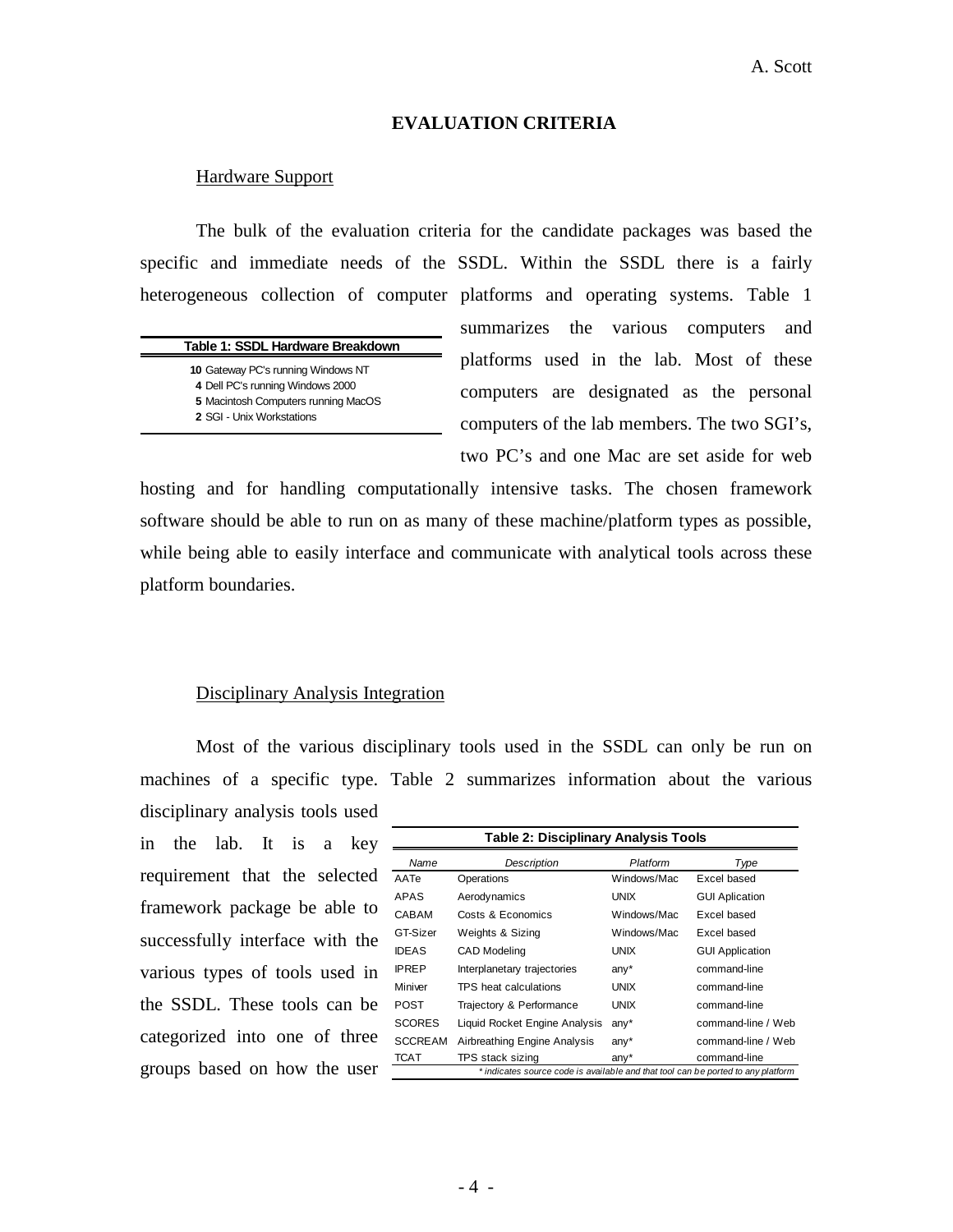interacts with that tool: command-line tools, Excel-based tools & GUI-tools. The selected framework package should be capable of integrating or "wrapping" most if not all types of these tools. Also, while the disciplinary tools will handle the bulk of analytical calculations, the user should be allowed define custom variables and perform simple calculations within the framework environment.

The first and most common group consists of command-line tools. These tools usually require the user to create or modify a specific input file, execute the analysis by typing in a command at a system prompt, and then parse a specific output file for the desired results. Some command-line tools will instead prompt the user directly for inputs and then output results to the screen, but these tools can nearly always be modified to operate using files instead. Though most command-line tools are fairly straightforward, some, like POST, require a good deal of user interaction in order to effectively use them. Because of this it is desired that the computational framework either allow the engineer to specify detailed rules and instructions on the use of that tool, and/or prompt the disciplinary expert responsible for that tool to validate the results. Most of the SSDL's in-

house-developed command-line tools have also had web interfaces developed for them. It would be advantageous if the design framework had the ability to take advantage of these already-developed web interfaces.



**Figure 3:** Sample command-line tool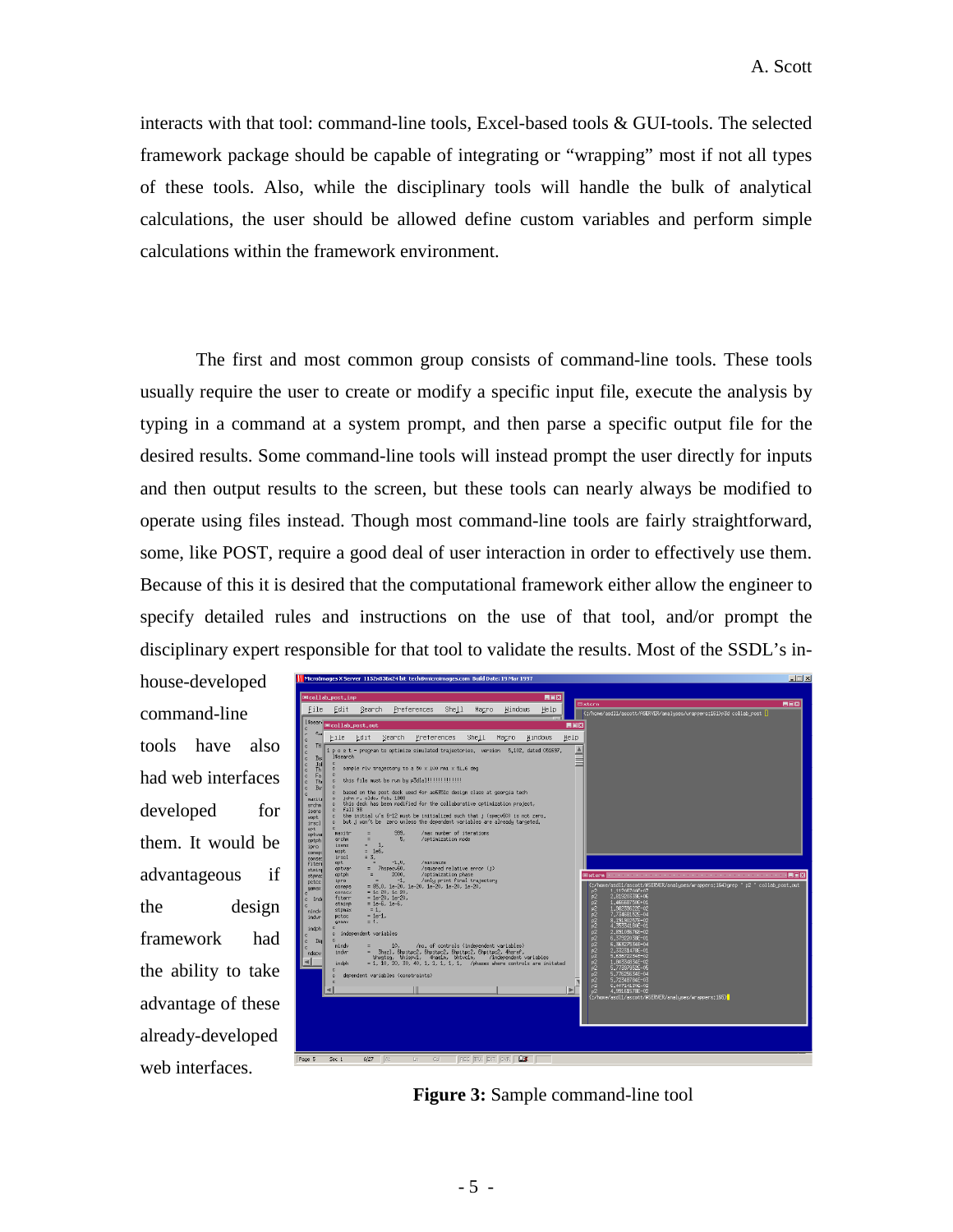The remaining tools developed within the SSDL are spreadsheet based, using Microsoft Excel. Excel is particularly advantageous when developing analytical methods that will inherently require a great deal of iteration between simple mathematical formulas. Such is usually the case when performing weights and sizing calculations. Additionally, the built-in capabilities of Solver allow for easy disciplinary optimizations. When developing economic analysis tools, the use of Excel is an obviously natural



choice. Therefore, in addition to enabling the easy integration of command-line based analyses, the computational framework should have the capability to easily incorporate Excel-based tools. This support should allow the user to specify inputs, macros to be called, and outputs to be retrieved.

**Figure 4**: Sample Excel-based tool

The final class of analytical tools used in the SSDL is comprised of the complex commercial and legacy tools that require a high level of user interaction through a GUI interface. These include CAD programs such as IDEAS and aerodynamic analyses tools like APAS. Because these analyses take the longest to perform, these analyses are usually taken out of the main design loop by running them once and then appropriately scaling their results. The effects of geometry-dependent design parameters that do not scale well, such as packaging efficiency, are usually accounted for by response surface approximations. This approach requires that these analyses be performed only a few times. Since these tools require such a high level of user interaction, automation of these disciplines within a computational framework would most likely be quite difficult. Furthermore, as the SSDL's traditional design methodology already isolates these types of tools from the main design loop (see Figure 1), the ability to integrate them within the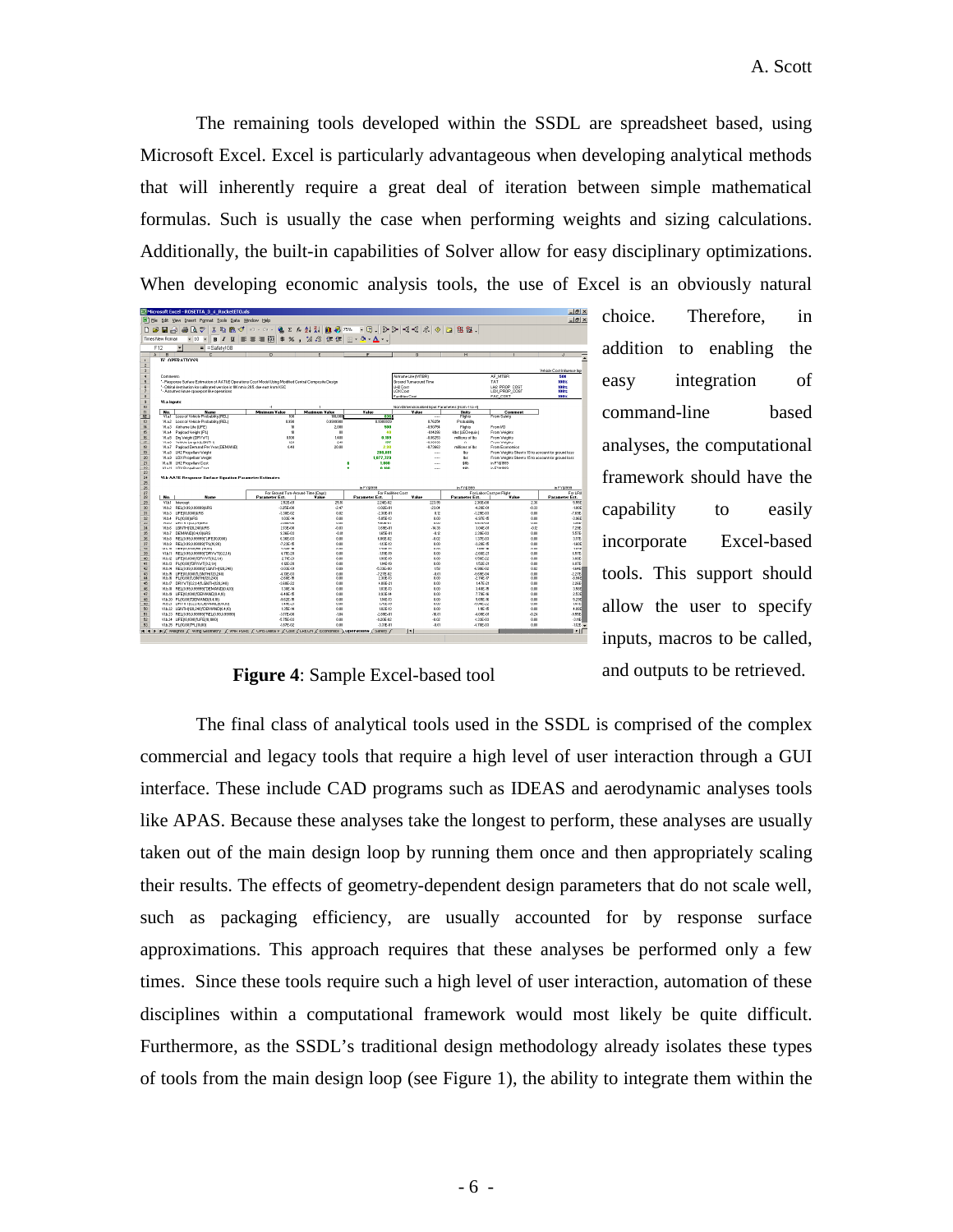computational framework is not of the highest priority, nor necessarily even required. This kind of capability would be greatly advantageous and necessary in higher-fidelity design work where the design process requires constantly updated geometric and aerodynamic information. As most of the SSDL's work is at the conceptual and preliminary design level, this level of analysis is not usually needed.

A final requirement concerning tool wrapping should address the reusability of wrapped tools. It is desirable that once a code had been wrapped that the work required to reuse that code be kept to a minimum. This kind of flexibility is a key capability that distinguishes a good computational framework from inflexible, problem specific framework solutions.

### Disciplinary Analysis Distribution

The next set of evaluation criteria is concerned with how the framework is capable of interacting with analysis codes once they are wrapped. The rational behind



**Figure 5**: Distributed Design

these requirements is derived from the SSDL's ideology on good design group organization. As mentioned before, complex design problems are nearly always divided into several smaller disciplinary problems. The advantage of this strategy is that it allows engineers to be responsible for the disciplinary sub-problems to which their expertise is most applicable. This

allows the engineer to better focus his research and tool-development efforts in a specific field, by not required him to have as extensive a working knowledge of other disciplines. This strategy of distributed design not only ensures quality engineering in each discipline but also lends itself to a very natural distribution of work. It is desired that the framework software take advantage of this well-established organization of labor and expertise.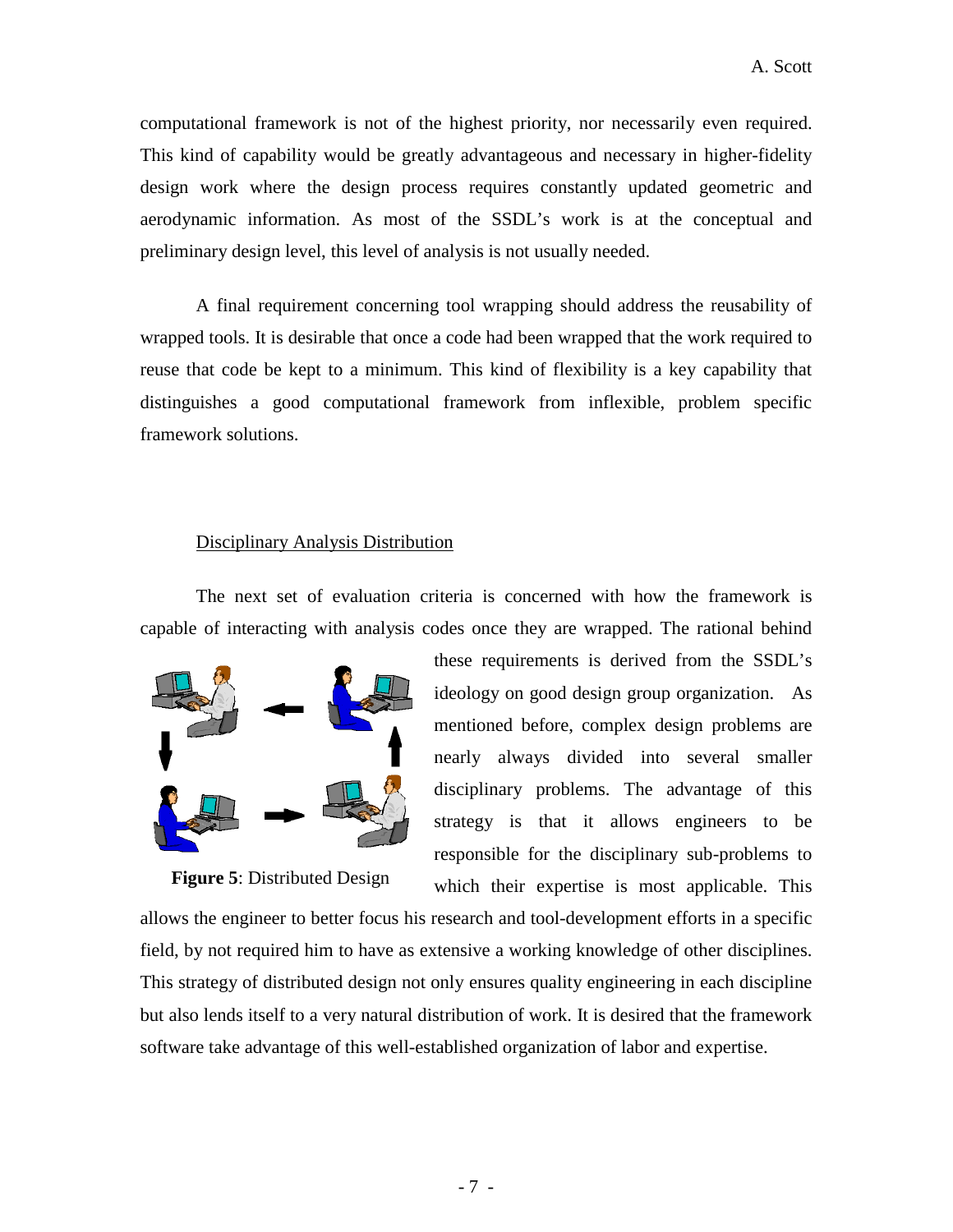Efforts have proven that trying to automate and compile the analyses of every discipline into a single "monolithic" analysis tool has many disadvantages. Such an effort removes the distributed team of experts from the design process. This requires that the systemlevel user be either an unrealistic "superengineer" or simply disadvantaged by not be



**Figure 6**: Monolithic Codes

able to readily identify and correct problems that a disciplinary expert could. Additionally the development of such monolithic codes, is quite cumbersome and usually produces very problem-specific solutions.

A good computational framework should combine the efficiency and speed of monolithic codes with the practical distribution of labor and expertise found in distributed design. A well-integrated design framework should be capable of allowing the disciplinary analyses to be run on the experts' machines under their supervision, while



**Figure 7**: Integrated Design Framework

the overall design process is coordinated and directed by a central system-level user. In this way, the disciplinary experts could locally maintain their analytical tools, and, the

computational load of the design would be distributed over several machines. To further keep the experts "in the loop" the best framework implementation would allow the disciplinary expert to monitor, verify, modify and approve the results of his tool before they are used returned to the system level operations of the framework. Naturally, the option to allow disciplinary tools to run unattended should also be available.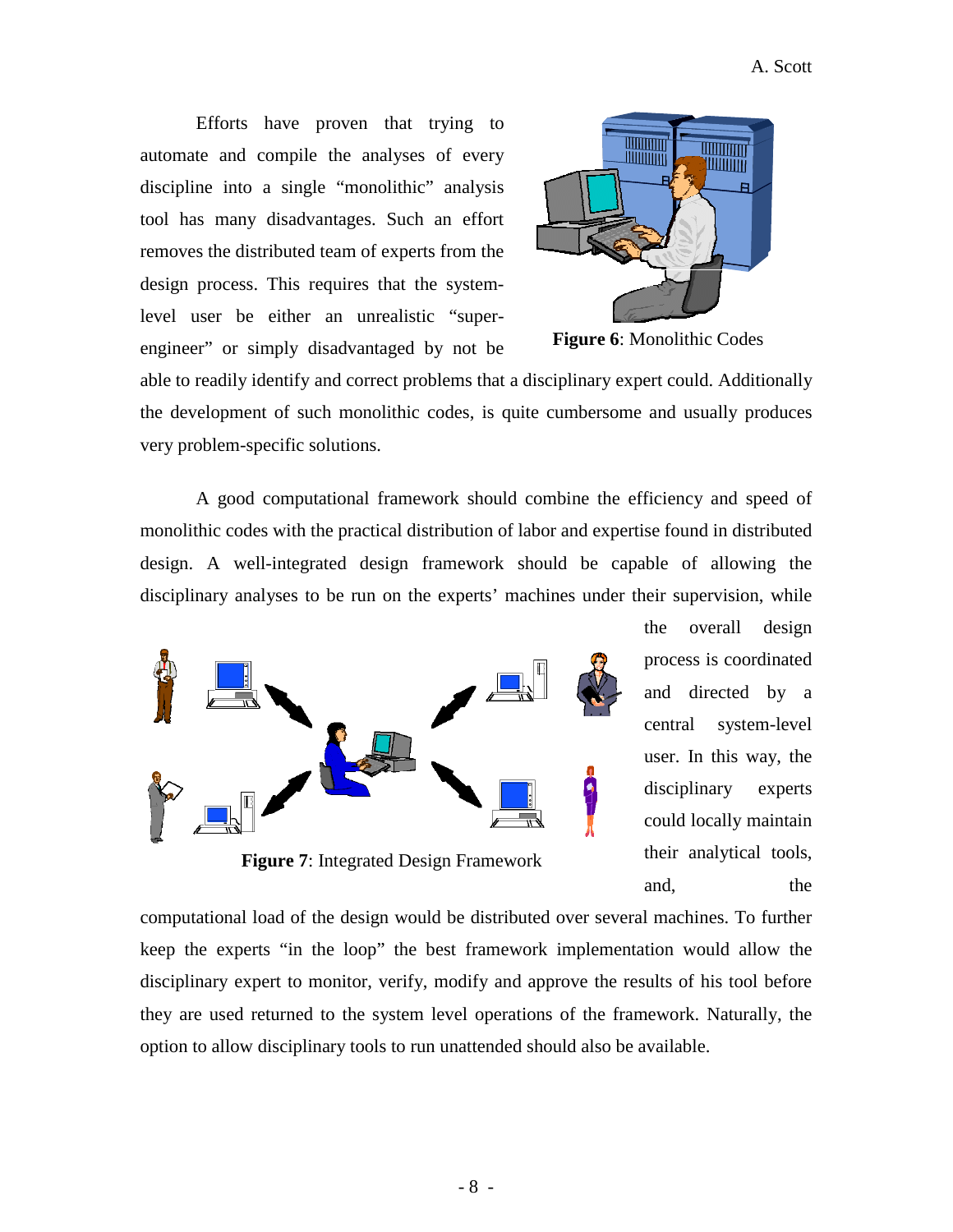In addition to the accommodating the needs of the more-traditional methods used to organize design problems, the design framework should be able to take advantage of the computational benefits provided by advanced Multi-disciplinary Design Optimization (MDO) methods [1]. Specifically, the framework should be capable of executing distributed tools in parallel. Not only does this capability speed up the overall process, but also distributes the computational load amongst numerous machines. In addition to allowing different analyses to run in parallel, the framework should be able to thread several instances of the same tool to run at once. This capability should enable the user to simultaneously analyze multiple design points from a Design of Experiments (DOE).

### System Level Analysis

With the means to wrap and distribute analytical tools at the disciplinary level fully considered, attention must be turned to the computational framework's capabilities at the system level. The desired framework should have a wide variety of analytical schemes available at the system level. The range of methods available should include support for zero and first-order optimization methods, DOE methodologies, and stochastic methods such as Genetic Algorithms and Simulated Annealing. Additionally, there should be an easy means by which the user can supply and integrate his own optimization algorithms. This ability should range from simple scripting for convergence loops to an easy means to integrate external optimization codes. As with any optimization problem, modifications are usually required to the internal parameters of the algorithm; the included optimization methods should have as many of these parameters available to the user as possible. The option for the user to supply gradient information directly to the optimizer should also be available. Response Surface methods should be capable of determining the required array of design point analyses, while also allowing the user to supply his own. The SSDL also uses a good deal of probabilistic simulations in its various studies; therefore, the inclusion of Monte Carlo simulation capabilities in the framework would be a great asset.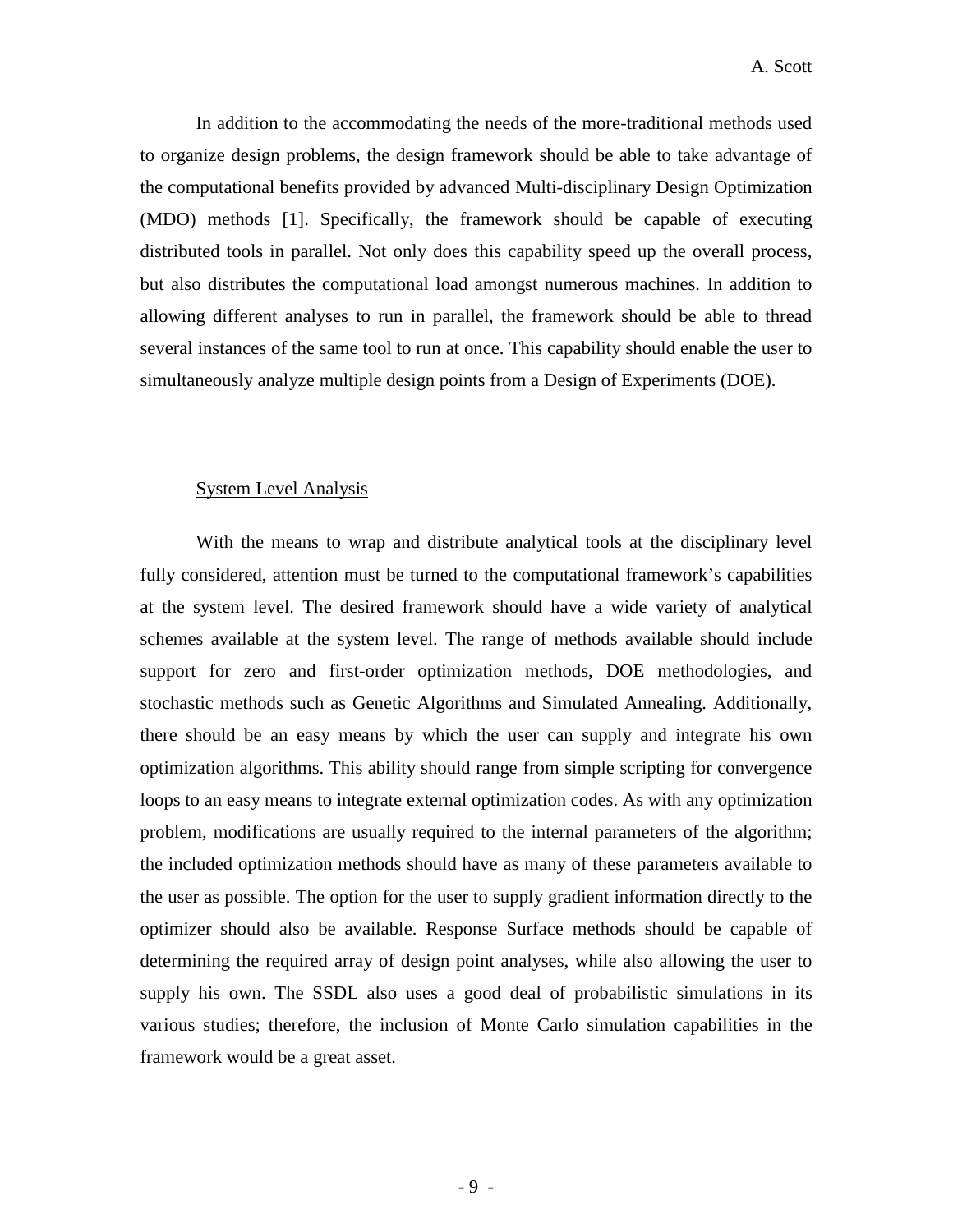### Data Collection

In addition to final results, there is great deal of information that the user should be able to track and record during any system level analysis. At the basic level the computational framework should keep track of any and all changes made to the systemlevel variables, disciplinary coupling variables, constraints and objectives. The user should be able to save and load convergence histories, DOE runs and simple design point evaluations for later retrieval, analysis and comparison. Additionally, the user should be able to custom configure what data is recorded and when. Because, things invariably will go wrong, the framework package should provide the ability to stop an optimization process and restart it either from the last or any previous point in the iteration history. Built-in graphing capabilities should be quite extensive providing the user with a wide range of options. Finally, all information should be stored in a format that is easily exported to external programs such as Excel.

### Usage

The final group of evaluation criteria looks at the use of the candidate framework, primarily, how easy it is to use and learn. Considerations include overall userfriendliness, the ease with which tools can be wrapped and distributed, and the difficultly or lack thereof in setting up and performing system-level analysis. The product should be easy to learn, providing good documentation and several example problems and/or tutorials. The availability and quality of customer support is also an important consideration. As part of an institute of higher learning and training, knowledge and proficiency with the product should be a marketable and valuable skill for the lab members. This implies that the framework package should be well supported and used by several Governmental and Commercial organizations in the space industry. Finally, as the SSDL operates under a budget, due consideration must be given to what if any the cost will be for obtaining and using the product.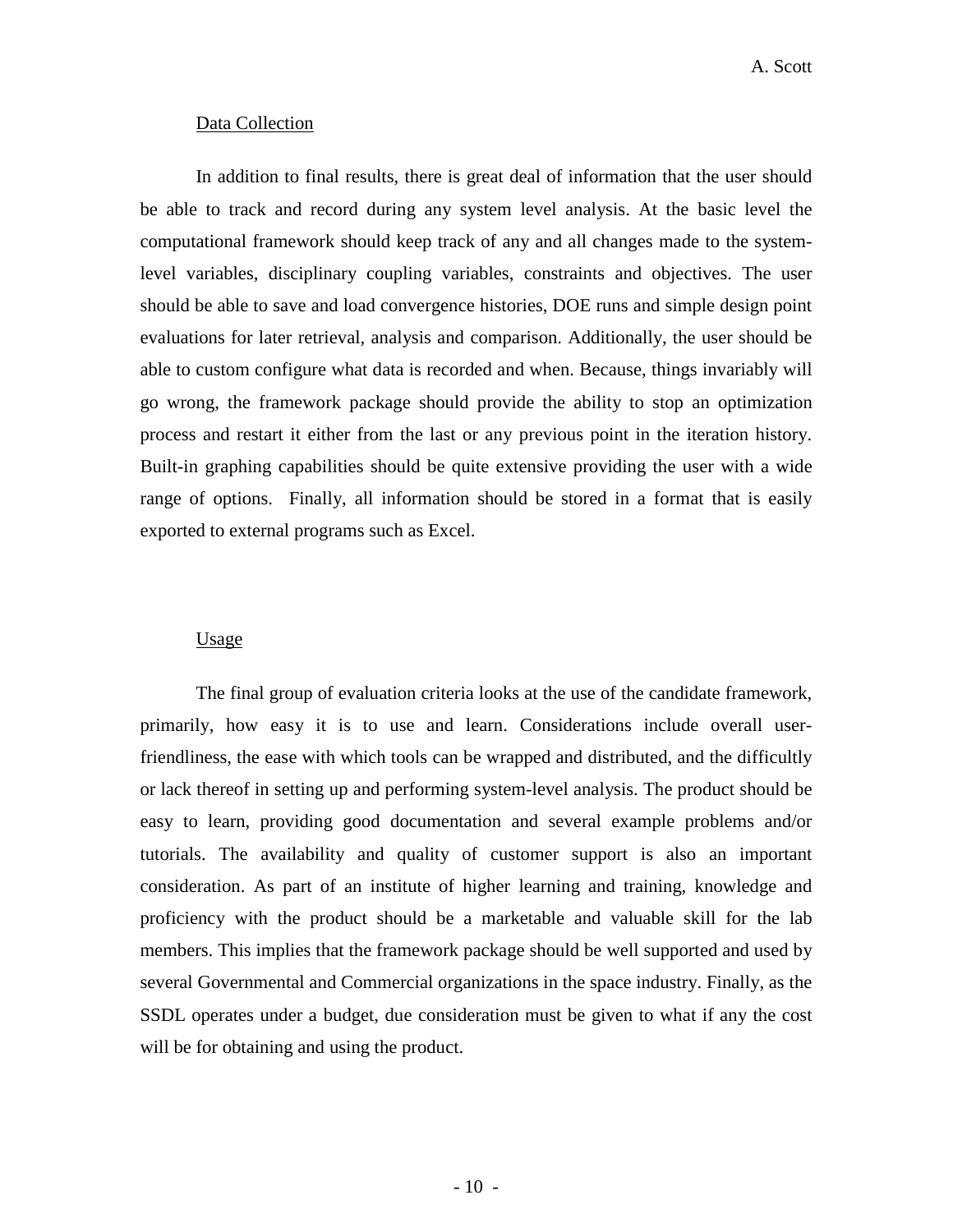#### **EVALUATION METHODOLGY**

So that the evaluation & comparison is as fair and thorough as possible, attempts were made to implement a common design problem in each of the candidate frameworks. The problem chosen was to find the optimal configuration for a single-stage-to-orbit reusable launch vehicle (RLV). The analysis of this problem was simplified to involve only three disciplines: trajectory & performance, propulsion, and weights & sizing. A vehicle configuration & geometry was used for which aerodynamic data was already available. POST, which was used for the trajectory analysis, is an industry standard legacy code that is run by creating and modifying a detailed input file, commonly referred to as an input deck. Results from POST are written into a similarly detailed

output file. In the SSDL, POST is set up to run in a command-line fashion on either of two SGI workstations. For the propulsion analysis, an inhouse developed tool, SCORES, was chosen. This code has a web interface, but can also be run at the command line on either of the two Unix machines. Finally, the weights



**Figure 8**: Design Structure Matrix of simplified RLV test problem

and sizing was performed by another in-house tool, GT-Sizer, which is Excel-based and uses the built-in Solver to photographically rescale the vehicle. This problem, while simple, exhibits most of the key functional requirements that the SSDL would expect of a good frameworks package. The disciplinary tools used, represent industry standard legacy codes and custom in-house-developed tools. This set of tools must also be run on different machines and platforms. Additionally, it is a design problem with which the lab is very familiar, making it well suited as a test case for whatever optimization and system-level analysis capabilities are provided in the framework package. The chart on the following page summarizes the conclusion of the evaluation. Detailed explanations of the evaluation are provided for each candidate in the sections that follow.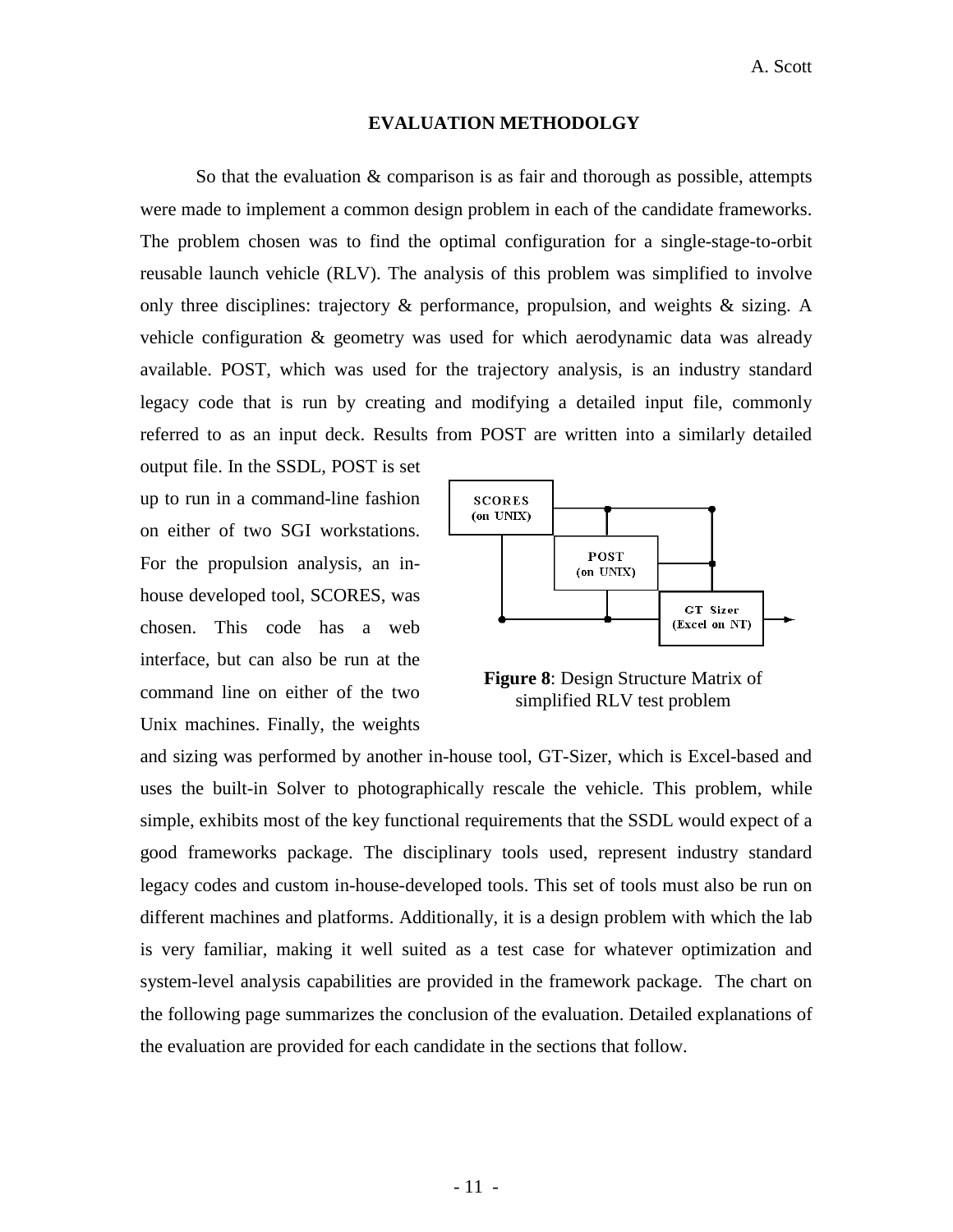# **Integrated Design Framework Criteria List** Excellent

# **Operating System Support**

Unix - SGI Windows NT/2000 Macintosh OS

### **Disciplinary Level**

Analysis Integration Support for easily defined internal calculations Support for command-line tools Support for web-based tools Support for Excel based tools Support for GUI/CAD applications Reusability of wrapped tools

Analysis Distribution Capability to run analysis locally Ability to distribute analyses to other machines Ability to automate the execution of analyses Ability for end user to monitor/verify/modify & approve results Ability to run several different analyses in parallel Ability to simultaneously run several distributed instances of the same analysis

### **System Level**

Analysis Methods Easy set up of the design structure matrix and data-flow Zero-order search methods 1st-order search methods Design of Experiments / Response Surface Methods Stochastic methods Monte Carlo Simulations Easy means to integrate user-supplied optimizer Ability for user to directly supply gradients Ability to accommodate discrete variables

#### Data Collection

Ability to track all changes to all variables, objectives and constraints Ability to save and restore convergence histories, DOE and point evaluations Ability to start and stop and restart optimizations for previous point in iteration history Data stored in an easily managed format Extensive graphing capabilities

### **Usage**

Overall User-friendliness Short Learning Curve Extensive, easy to use documentation Tutorials & Examples available Availability & Quality of customer support Wide use in Governmental & Commercial space industry

Good

Fair

 $\bullet$  $\blacksquare$ 

- $\epsilon$ Non-Existant
- **--** Could not be evaluated

Poor



|   | ®  | r |
|---|----|---|
| ◢ | ◚  |   |
|   |    |   |
| ◢ | r. |   |
| ſ |    |   |
|   |    |   |

|   | Æ |  |
|---|---|--|
| Æ | C |  |
|   | Æ |  |
| a | ſ |  |
|   | ☎ |  |
|   |   |  |

| ۴             | Ø      |  |
|---------------|--------|--|
| Ĉ             |        |  |
|               | œ<br>₫ |  |
| ۰             | Ø      |  |
| $\circ$       | Ø      |  |
| $\dot{\circ}$ | Ð<br>٥ |  |
| C             | C      |  |
|               |        |  |
|               |        |  |

|   | О |  |
|---|---|--|
|   |   |  |
| ٥ | æ |  |
|   |   |  |
|   |   |  |



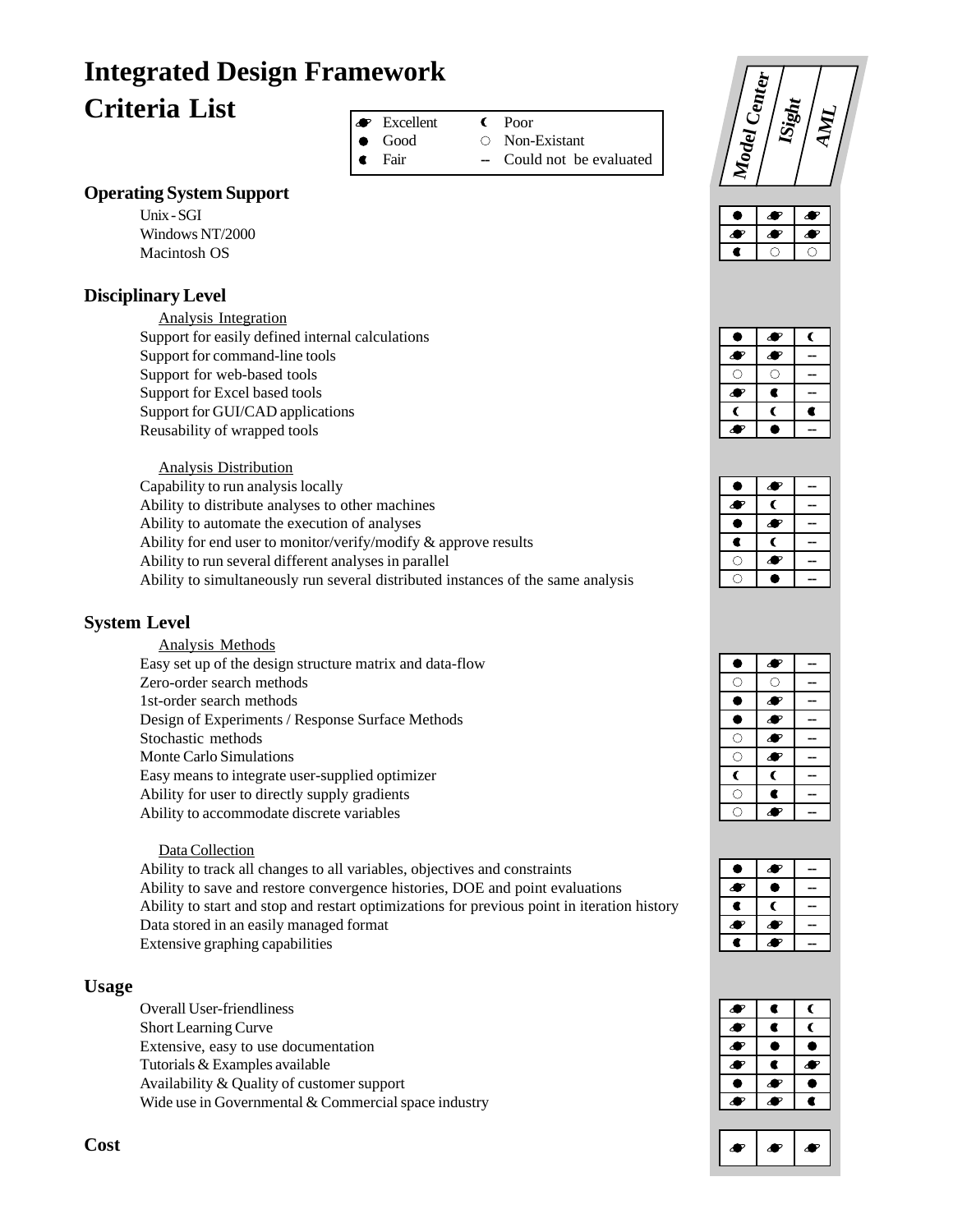#### **MODELCENTER**

ModelCenter is developed by Phoenix Integration, which is located in the Virginia Tech Corporate Research Center. Phoenix Integration was started by two Virginia Tech doctoral students, Scott Woyak and Brett Malone, and their mentor, Arvid Myklebust, a professor of mechanical engineering. Woyak was a PhD candidate in Mechanical Engineering working in a CAD lab on a software integration project funded by IBM. Malone was a PhD candidate in Aerospace Engineering doing research on computer-aided aircraft design for NASA in the ACSYNT (AirCraft Synthesis) Institute. The two teamed up with Myklebust to found Phoenix in 1995. The complete software package required to set up this integrated design framework actually includes a second auxiliary program, called Analysis Server. The latest release of the core program ModelCenter, version 3.0, is currently available for Windows NT only. Analysis Server, now in version 2.0, is written in Java, and is available in an already-ported form for both Windows NT and Unix platforms. A generic version of Analysis Server is also available which, because it is written in Java, can be ported to any machine platform, including Macintosh. This kind of installation was successfully done on an Macintosh running OS X. ModelCenter and the Analysis Server work seamlessly together, to allow the user to integrate disciplinary analyses across various platforms.

Perhaps the simplest way to describe how these two programs work together is by comparison to a similar and more familiar architecture. Analysis Server operates much like a Web Server, only instead of hosting web pages, the content it hosts are disciplinary analyses. The user sets up his analysis by creating a ".fileWrapper" file that specifies how input files are created, what executions must be performed, and how to parse output files for results. Once wrapped, the user can then "publish" this analysis by moving the ".fileWrapper" file to an appropriately designated folder.

Analogous to a Web browser, the ModelCenter program can access and utilize these wrapped analyses by negotiating with any number of Analysis Server programs being run on different machines. The machines running Analysis Server can be of different platforms types, effectively allowing the user to integrate analysis from multiple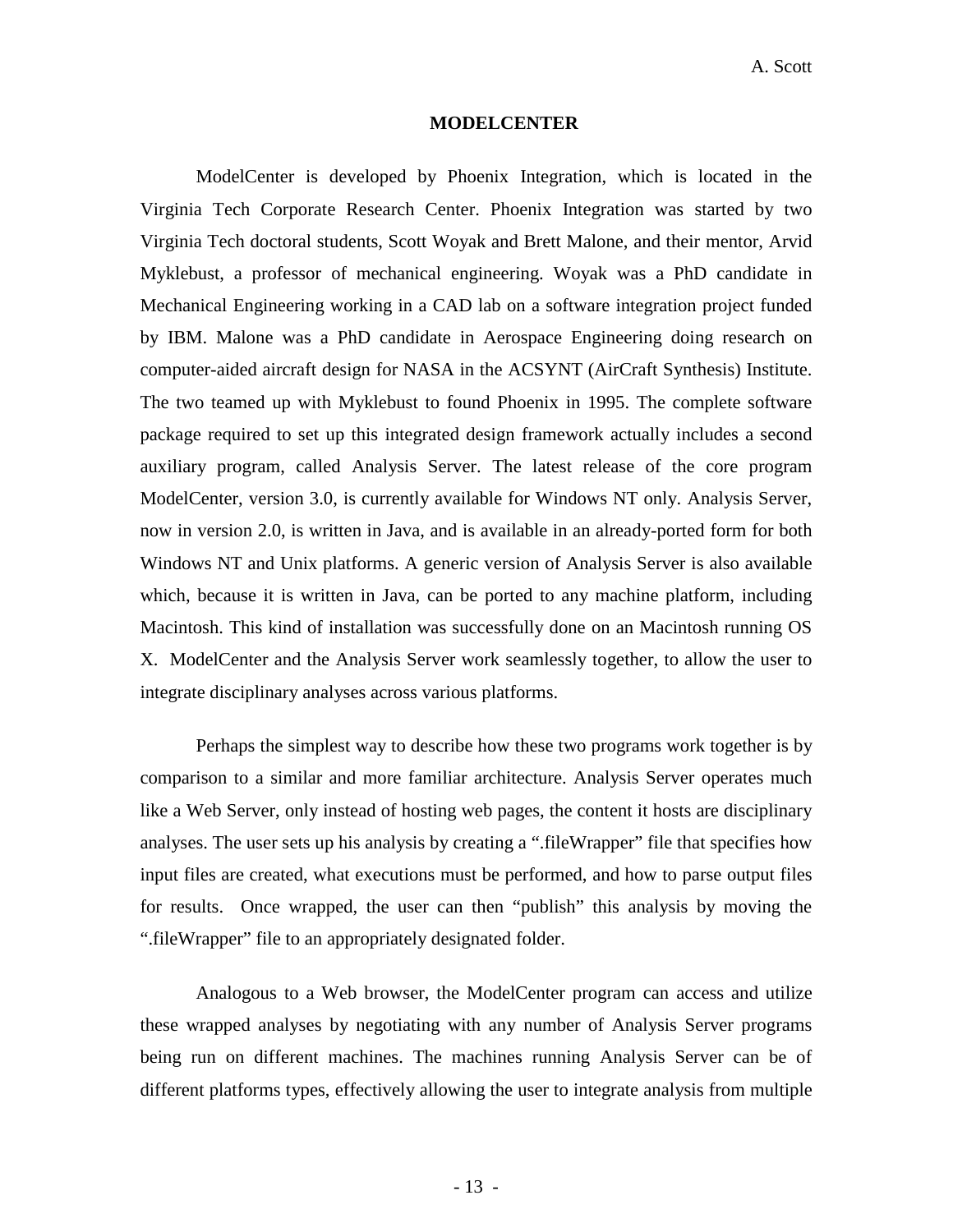platforms into a single model. In testing, it was quite easy to run ModelCenter from outside the Georgia Tech network and then access and integrate analyses that were hosted by machines within the SSDL. By expansion, it should be possible to incorporate Analysis Server hosted analyses from anywhere in the world into a single, central ModelCenter model. Though security issues are not a large concern for the SSDL, it is possible to place restrictions on who is able to access and use the analyses hosted on an Analysis Server.

Analysis Server is not only capable of hosting command-line type analyses, but Excel-based analyses as well. Similar to the means to wrap command-line codes, the user creates an ".excelWrapper" file that contains information detailing the input and output cells as well as what Excel macros must be called. Additionally, the latest version of Analysis Server has included the ability to define different methods for Excel-based tools that can be used to call other macros within the Excel workbook as desired. The user also has the option to either make the Excel application visible in the foreground or run unobtrusively in the background. Using the Analysis Server to wrap Excel-based tools allows the user to run that analysis on machines other than local ModelCenter machine. However, the option is available to wrap an Excel spreadsheet directly in ModelCenter and run the program locally. Though the Analysis Server program can be installed on Macintosh system, the support for Excel-based tools is limited to the Windows version.

ModelCenter does advertise integration with Parametric Technology Corporation's Pro/Engineer CAD software. As the SSDL uses SDRC's I-DEAS CAD package for its geometric modeling, this feature was not examined. Additionally, there is some limited geometric modeling capabilities available in ModelCenter, but as this was not a major feature the SSDL was looking at, its potential uses were not fully explored. ModelCenter has also recently announced successful integration with Dassault Systemes' CATIA software, but again, this capability was not reviewed.

Through the use of the Analysis Server, ModelCenter makes reusing wrapped codes inherently a very easy task. Once a code is wrapped and set up on a specific machine, it simply a click and drag to add it to any new design project. If a particular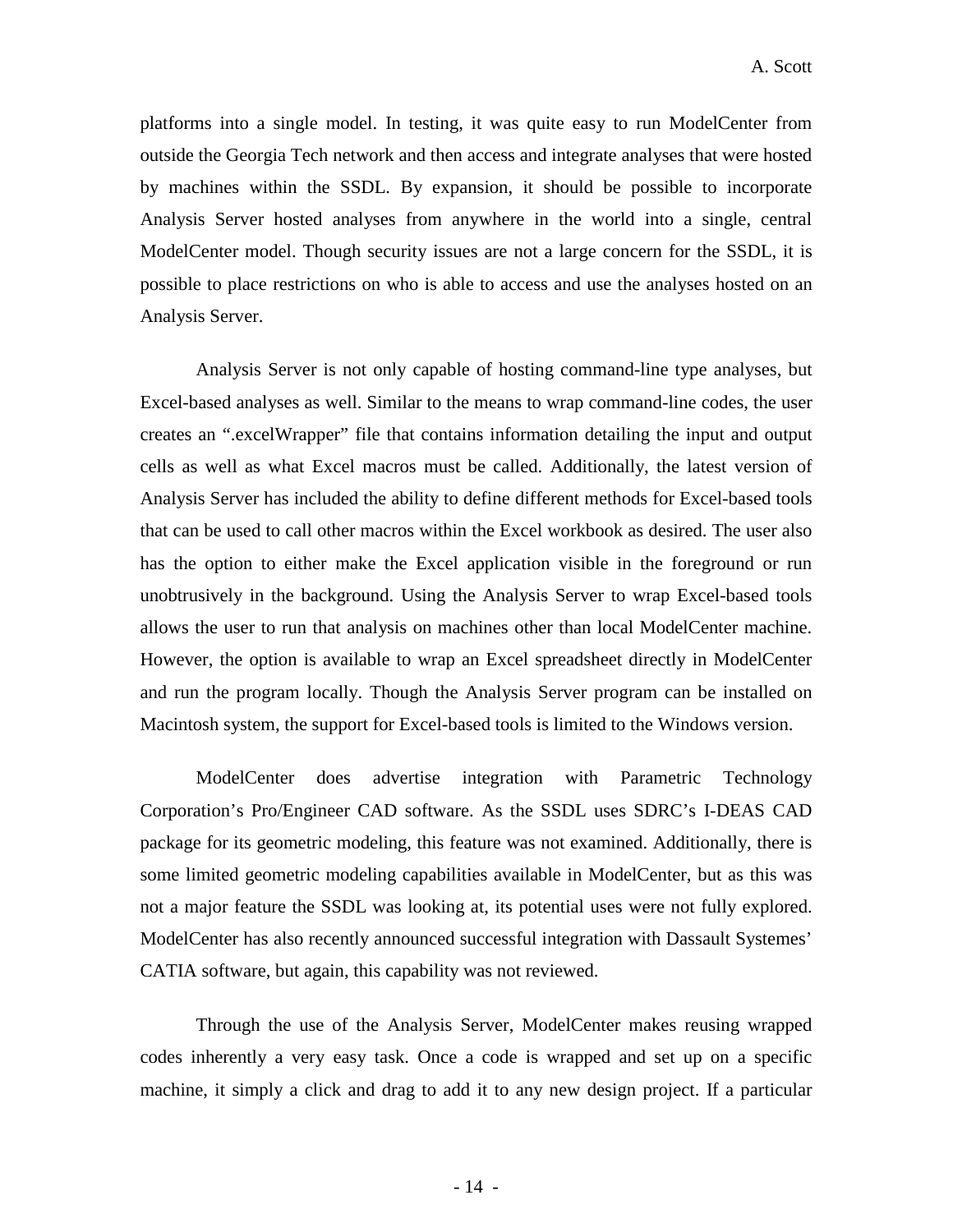disciplinary tool needs to be run on a different machine, it is simply a matter of moving the appropriate files and installing and starting the Analysis Server on that machine. The easy to Link Editor in ModelCenter allows the user to define the data flow between disciplines. Using the defined data flow, ModelCenter keeps track of variable dependency and can be configured to either automatically run an analysis whenever an input is changed, and/or when an invalid output is demanded. The most recent version of the Analysis Server has added the capability to prompt the user for verification of disciplinary results before continuing. This capability allows the disciplinary experts to review and if necessary modify the results of their analyses before they are sent to the system-level operations of ModelCenter. Unfortunately, this valuable capability seems to be limited to either operate in an "always pause" or "never pause" fashion. Ideally, the user should be able to also specify conditions under which the analysis will prompt the user for verification.

Many sophisticated optimization strategies, such as collaborative optimization, organize the data flow between the system level optimizer and the disciplinary analyses in such a way that the latter are allowed to run independently from one another in parallel. Unfortunately, the current version of ModelCenter does not possess the capability to either run different analysis in parallel or distribute several instances of single analysis to multiple machines.

The attempts to analyze the simplified RLV problem met with good success. Using ModelCenter, the Excel-based GT-Sizer code was wrapped and run on a Windows NT machine. POST and SCORES were wrapped and set up to run on each of the two Unix machines. All of the codes were easily integrated into a common model allowing for system-level analysis and optimization. Using this model, optimizations were performed on the design using a simple iterative method, a response surface approximation and collaborative optimization [2]. Both the simple iterative and response surface methods worked well and were far easier to set up and run with ModelCenter than without. Though successful application of collaborative optimization to this problem has not yet been achieved, the progress made so far would not have been realistically possible without some framework package such as ModelCenter.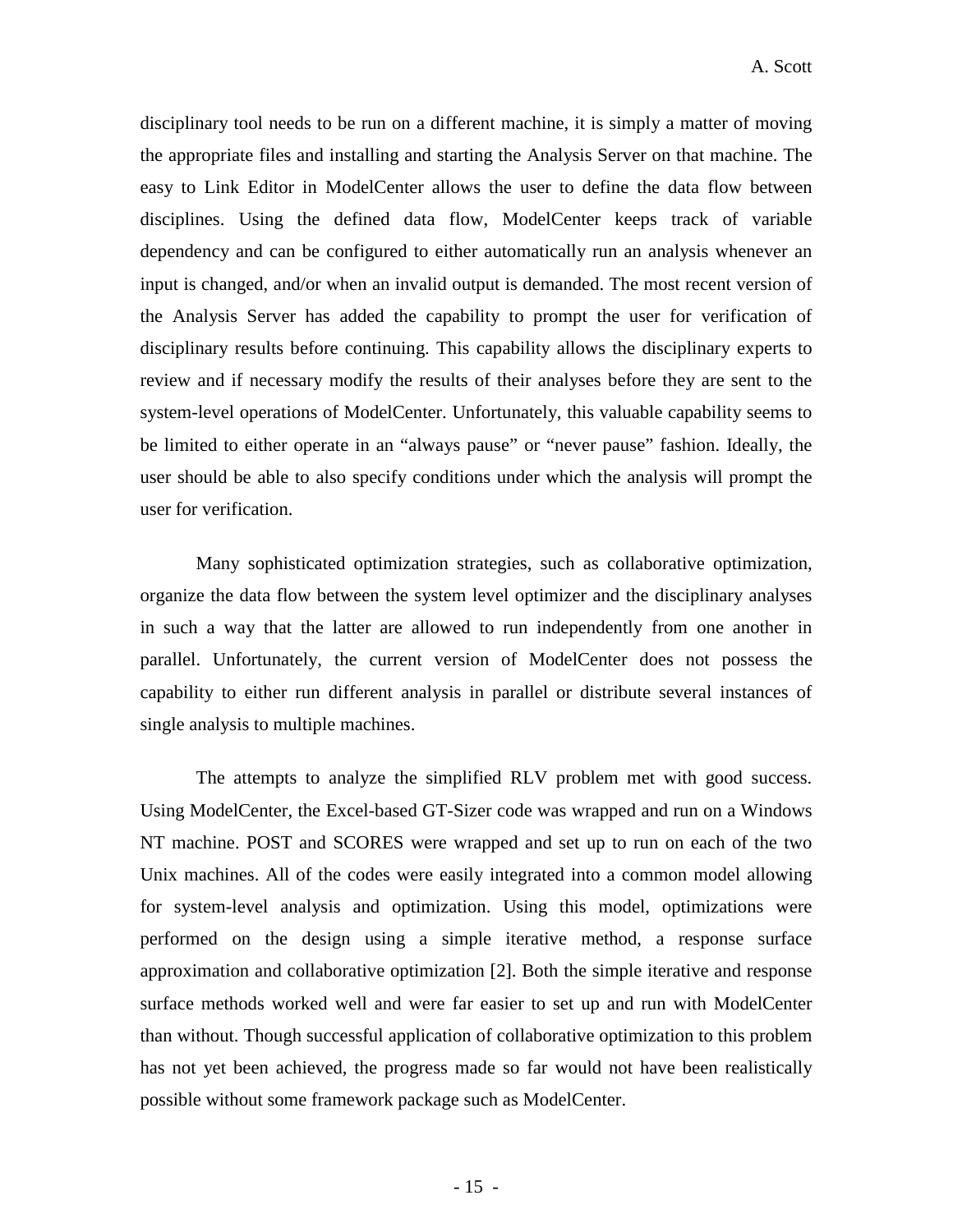At the system level, ModelCenter does possess some very attractive features, though the various means of analysis are somewhat limited. For example, ModelCenter has a limited number of built-in optimization schemes and lacks the ability to execute analyses in parallel. The Link Editor (see Figure 9) in ModelCenter provides a very easy to use "click and drag" approach to defining the flow of data between different analyses. Additionally, new variables can be easily introduced at the system level and nicely organized into appropriate assemblies. Input variables can either have their values directly specified or defined by formulas that use other variables as arguments. More complicated internal calculations can be accommodated using the script component. This script component can also be used to define more sophisticated methods of data flow such as convergence loops. Conveniently, the user has a wide variety of scripting languages to choose from when creating custom scripts.



**Figure 9**: Custom Scripts and Variable Linking in ModelCenter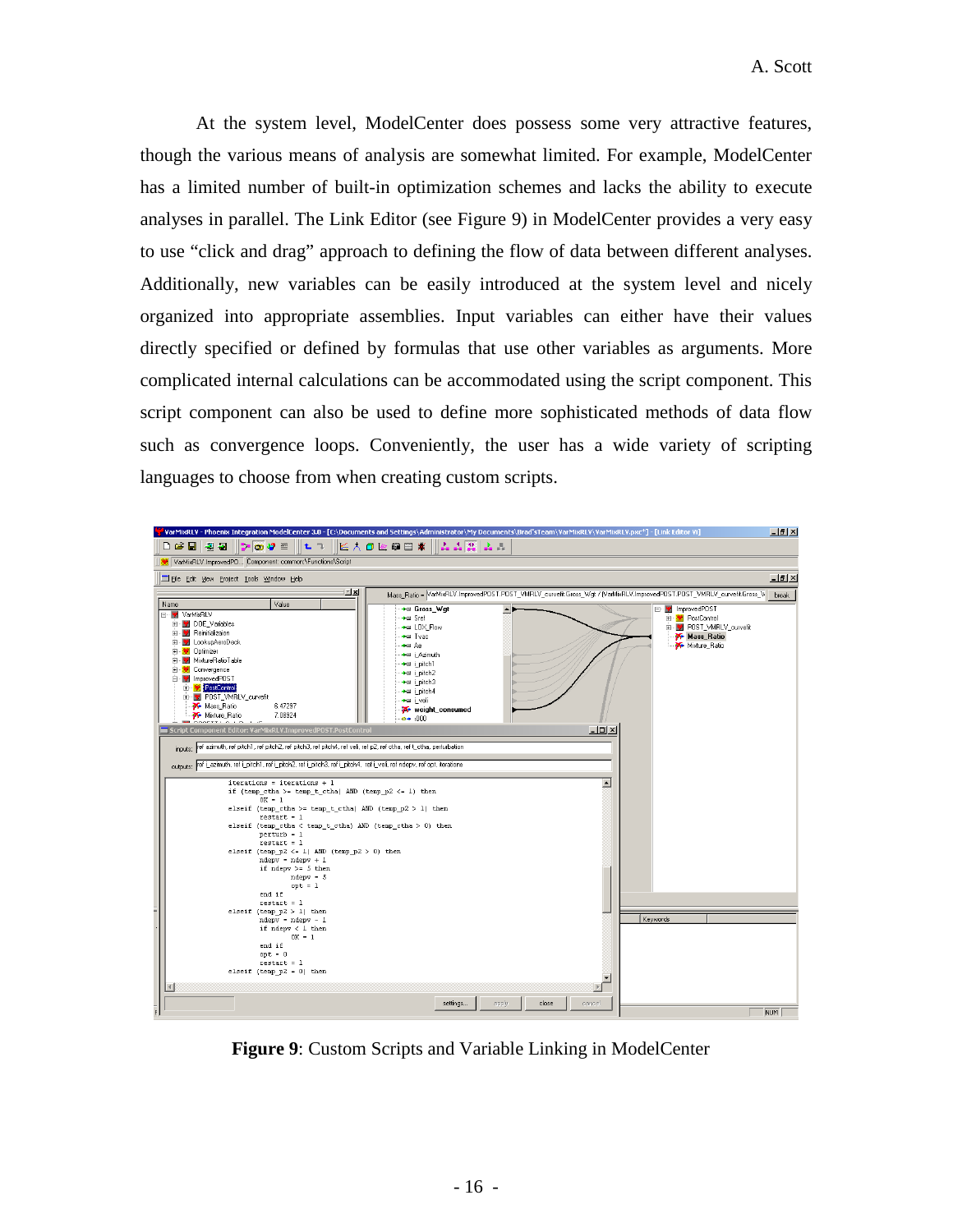For system-level optimizations, ModelCenter has provided a front end to the popular and commercially available Design Optimization Tools (DOT) developed by Vanderplaats Research & Development, Inc. This is the very optimization package that the SSDL often uses in its optimizations. This package includes a variety of optimization

| Table 3: Optimization Algorithms available in<br><b>ModelCenter</b> |  |  |
|---------------------------------------------------------------------|--|--|
| Name                                                                |  |  |
| Variable Metric Method (unconstrained)                              |  |  |
| Conjugate Gradient Method (unconstrained)                           |  |  |
| Method of Feasible Directions                                       |  |  |
| Sequential Linear Programming                                       |  |  |
| Sequential Quadratic Programming                                    |  |  |

methods as summarized in Table 3. The latest version of ModelCenter has allowed the user access to nearly all of the internal parameters available with these methods. Unfortunately, there is currently no built-in means to directly supply gradient information to the optimizer, leaving the

analyst with finite difference methods as the only option for gradient calculations. Also, while ModelCenter does allow the user to specify internal variables as being integers, the built-in optimization tool is not designed to explicitly handle these kinds of variables.

The capabilities provided for performing DOE studies in ModelCenter are quite good. A list of the options available is provided in Table 4. In addition to being able to

automatically determine the array of design point evaluations required for the level of study desired, ModelCenter allows the user to supply his own series of DOE runs. A good number of different design arrays are available providing various levels of accuracy. Once analysis is complete, ModelCenter provides some limited options for analyzing the collected results.

| Table 4: Design of Experiment options in<br><b>ModelCenter</b> |                |  |
|----------------------------------------------------------------|----------------|--|
| Name                                                           | Level          |  |
| Full Factorial (any level)                                     | any            |  |
| 1/2 Fractional Factorial Design                                | 2              |  |
| Foldover Design                                                | $\overline{2}$ |  |
| Placket Burman Design                                          | 2              |  |
| Taguchi L16 Design                                             | 2              |  |
| Central Composite Deisgn                                       | 3              |  |
| Face Centered Central Composite Design                         | 3              |  |
| Box Behnken Design                                             | 3              |  |

ModelCenter does not provide any Zero-order or Stochastic optimization methods, nor does it include any built-in capability to perform Monte Carlo simulations. However, the capabilities of the previously mentioned script component are extensive enough to allow the user to write complete custom optimization schemes. Additionally, one can integrate external optimization codes into ModelCenter using procedures specified in the documentation. This process, as it is somewhat more complicated, requires a good bit of programming know-how. However, it does work, and was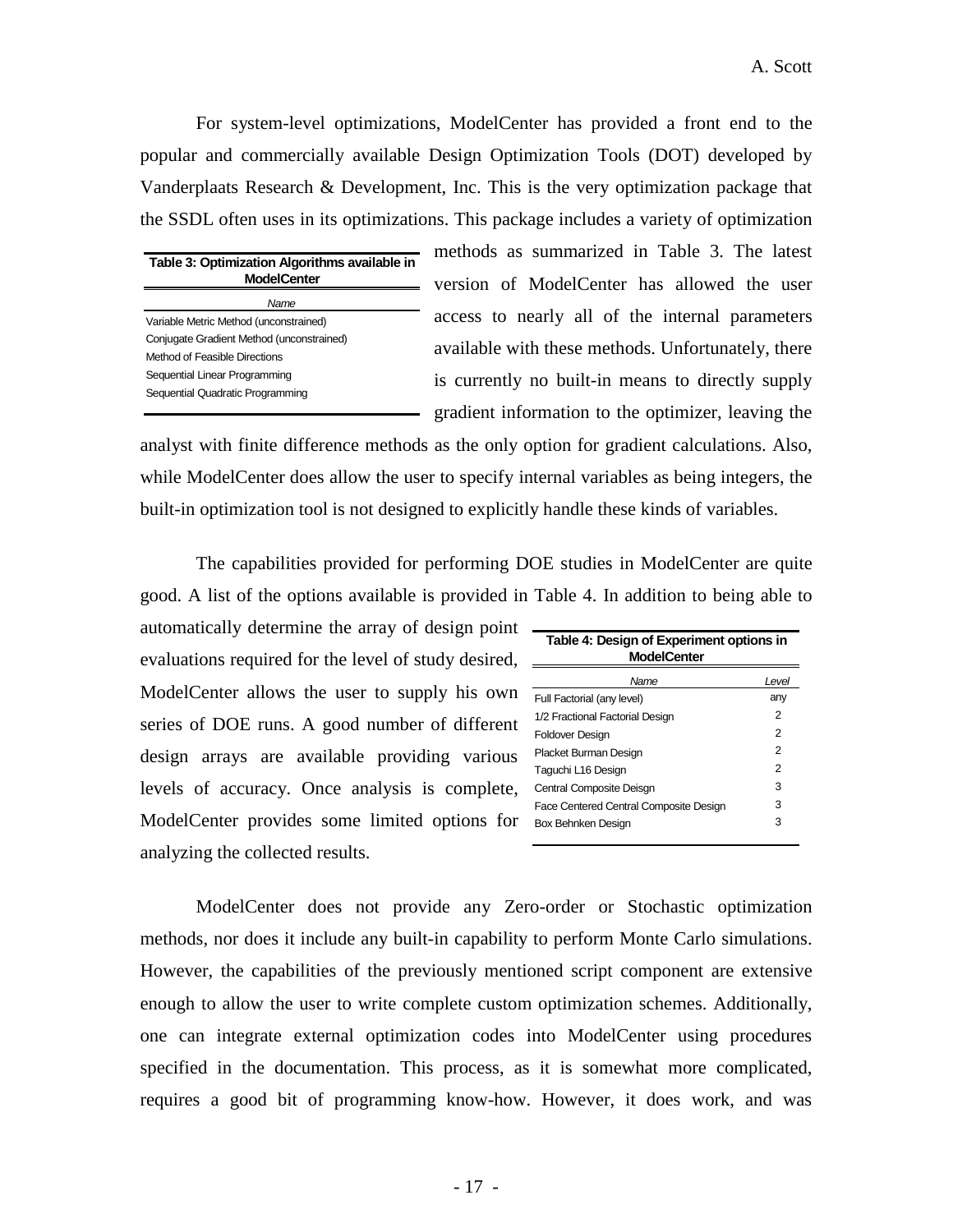successfully used to integrate the SSDL's version of DOT with the added functionality to directly supply gradients.

As any system-level analysis progresses, ModelCenter tabulates the values of all variables in the design problem. These values can easily be plotted vs. iteration number (see Figure 10) or each other. Any results can be saved and restored, and are easily exportable to Excel. At the click of a button the values of all variables can easily be restored to a previous state. Although an optimization process can be restarted from any point in the iteration history, it will unfortunately be a "cold-start" with any information that the optimizer might have collected about the design space up to that point being lost.



**Figure 10**: Optimization run in ModelCenter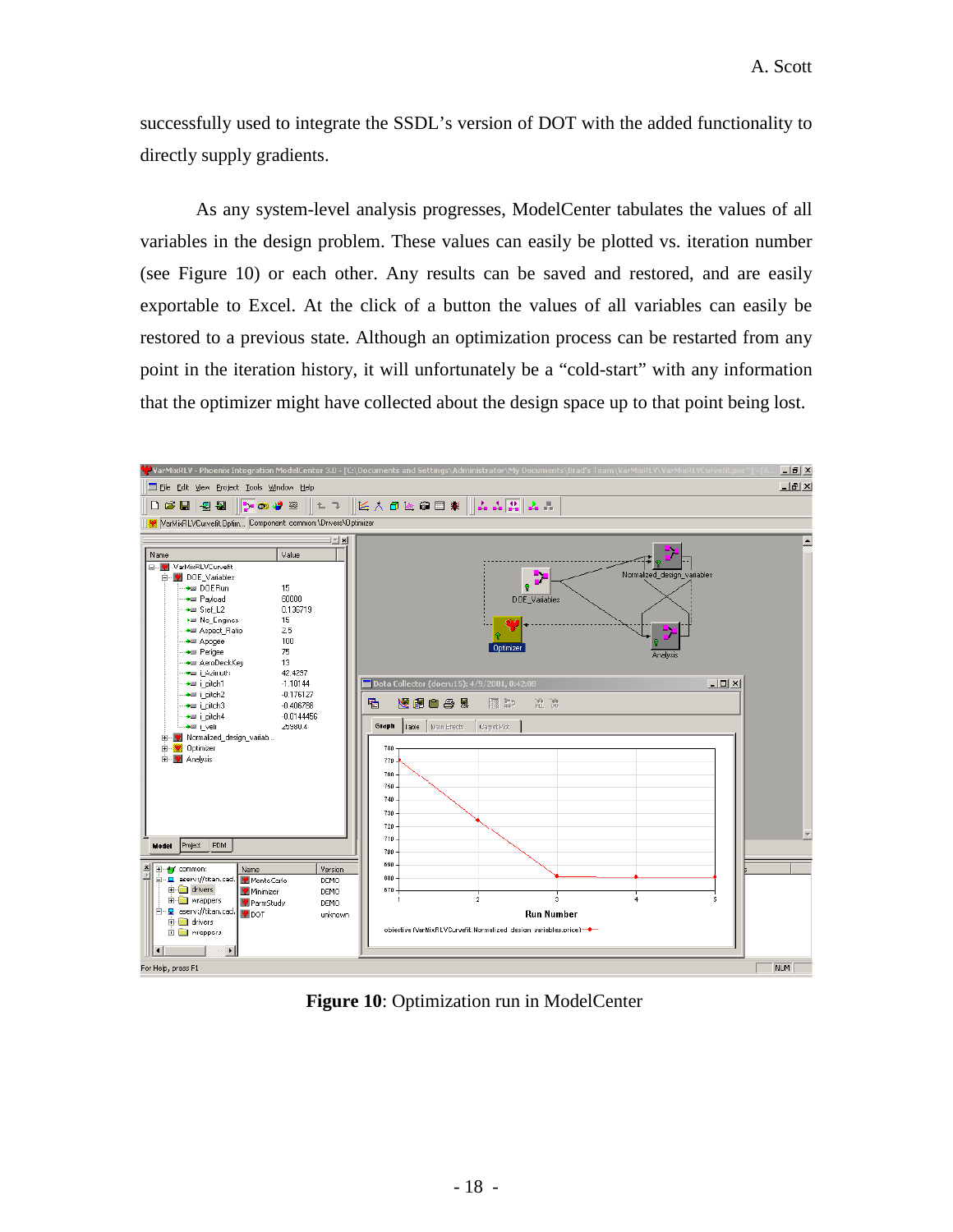Overall, ModelCenter is very user-friendly. Most of the operations are performed with simple mouse commands and are usually very intuitive. A very good tutorial is provided with ModelCenter that walks the user through nearly all the capabilities of ModelCenter and the Analysis Server. From experience and observation, ModelCenter takes only a few days to pick up the basics and a week or two to master. Documentation is online, and is very good with several examples to illustrate various points. At the same time, the documentation is not so cumbersome that information becomes difficult to find. Technical support can also be obtained from ModelCenter directly via email. Responses are usually very helpful and take about a day or two. ModelCenter is currently being evaluated and used within the Intelligent Synthesis Environment (ISE) and the Advanced Concepts projects of NASA. Boeing and Lockheed Martin (Denver) have also adopted ModelCenter in their aerospace design activities. Finally, as the SSDL is part of the academic community, Phoenix Integration has agreed to provide licenses for ModelCenter and the Analysis Server free of charge.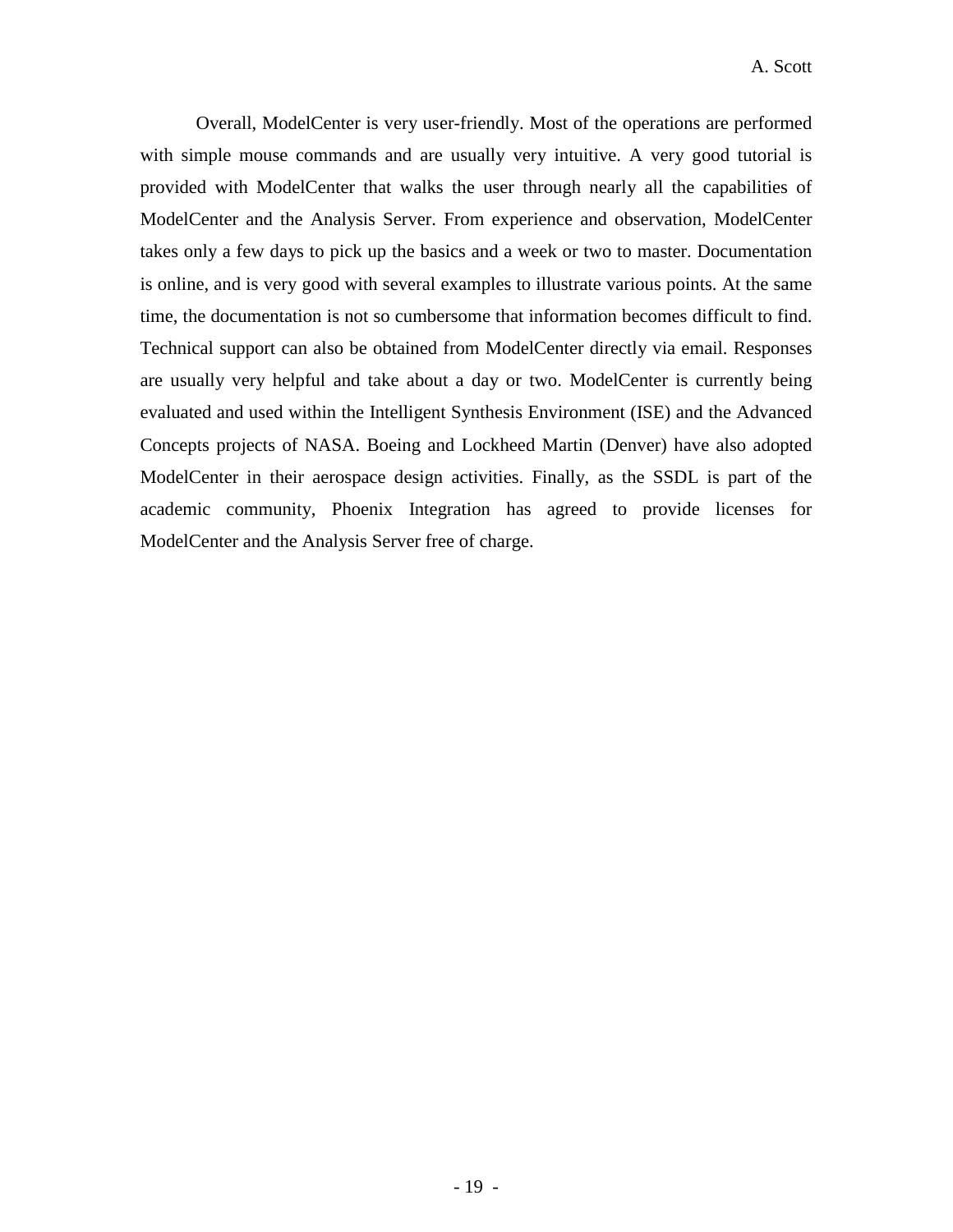#### **iSIGHT**

iSIGHT's origins date back to the late 70's and early 80's when Dr. Siu Tong worked on the concept of a "software robot" to perform the manual iteration typically performed by engineers in the design process. This research was the basis for Dr. Tong's dissertation at MIT. This software was further developed, under the name "Engineous," over an 11-year span during Dr. Tong's employment with the General Electric Company (GE). Shortly after Dr. Tong left GE, he founded Engineous Software in 1996 and the product was renamed iSIGHT. Dr. Tong continues to oversee the development iSIGHT as Engineous Software's board chair. Engineous Software is based out of North Carolina and has offices worldwide. iSIGHT is developed for Windows NT and Unix-based platforms. iSIGHT provides no support for Macintosh computers.

iSIGHT is based on its custom Multidisciplinary Optimization Language (MDOL). Though this language is not too difficult to learn and use, the GUI's within the iSIGHT application usually allow the user to avoid direct interaction with this language for simple tasks. MDOL is based on the use of what is referred to as "blocks". There are great many different types of blocks, each of which handles specific operations. Such operations include the overall control flow of the design problem, analysis code wrapping, simple internal calculations and system-level analysis methods. Within the iSIGHT GUI, these blocks are graphically represented, and the properties of each can modify by simply clicking on them.

The wrapping capabilities for command-line tools are quite good. The options available when generating and parsing input and output files are quite extensive. iSIGHT's capabilities in this area make dealing with complicated files slightly easier than with ModelCenter. The File Parser portion of iSIGHT (see Figure 11) provides the user with a GUI that allows him to easily define exactly how to search for and identify particular variables. Simple instructions, such as searching backwards through a file, are more straightforward in iSIGHT than in ModelCenter, and the interface allows the user to see the results of his parsing commands as he writes them. iSIGHT also provides an interface to Excel-based applications, allowing the user to specify inputs, define macros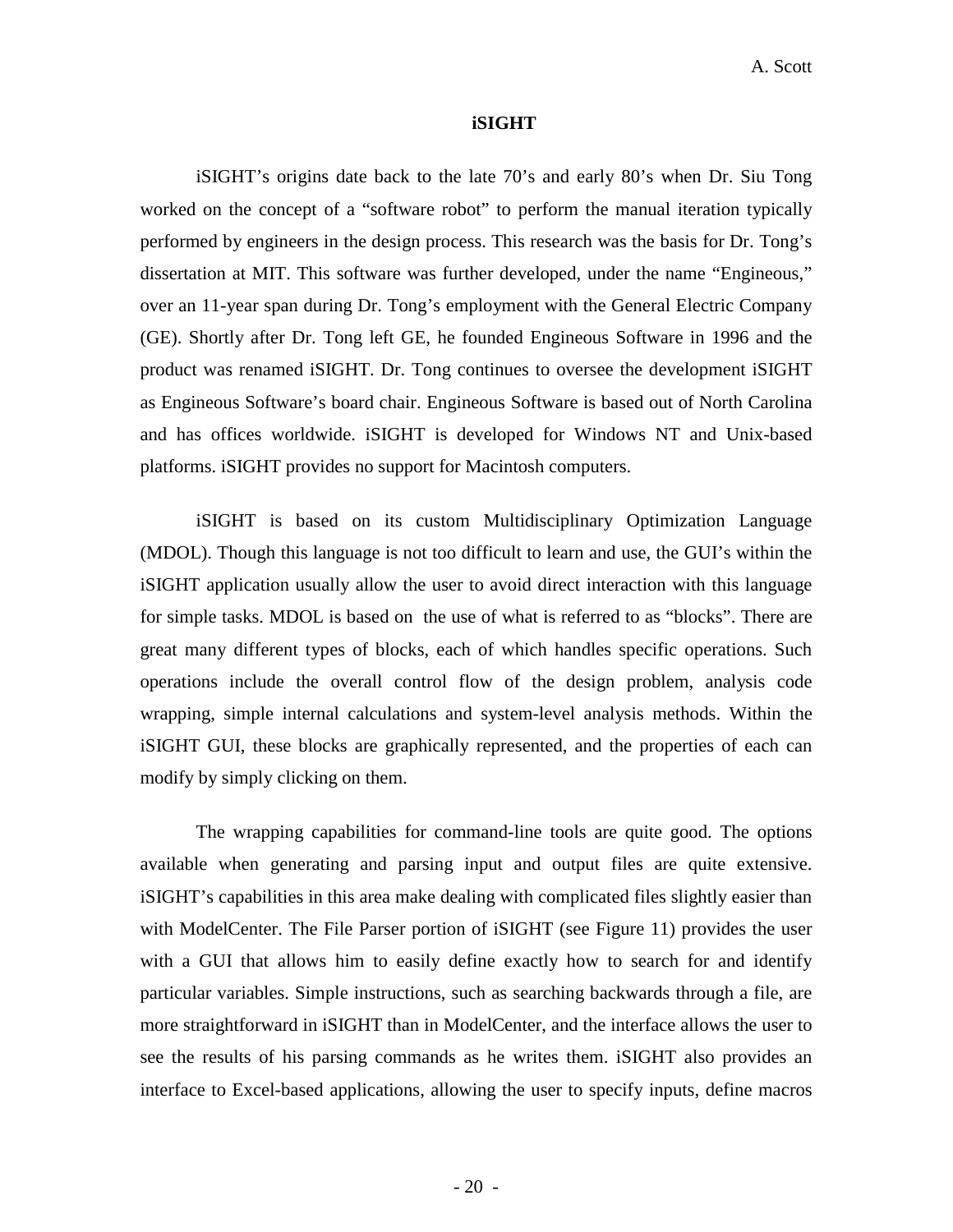that must be run for the analysis, and which outputs to retrieve. Here, iSIGHT's capabilities are not as extensive as ModelCenter's but certainly adequate. iSIGHT also provides integration with MSC/NASTRAN, a commercial finite analysis code, but this feature was not reviewed.

| ≥ Process Integration: File Parser - Included in MDOL File                                                                                                                | $\Box$ D $\bm{x}$                                                                                                                                       |  |  |  |
|---------------------------------------------------------------------------------------------------------------------------------------------------------------------------|---------------------------------------------------------------------------------------------------------------------------------------------------------|--|--|--|
| File Edit View Insert Options                                                                                                                                             | Help                                                                                                                                                    |  |  |  |
| <u>ж.</u><br>$\mathcal{G}_{\mathcal{G}}$<br>۹<br>المد<br>٨<br>$\bullet$<br>68<br>нU<br>Find<br>Write<br>Expr<br>If<br>While<br>Move<br>Read<br>Store<br>Replace<br>Return | G<br>O<br>n,<br>For<br>Array                                                                                                                            |  |  |  |
| Delimiters are white space and<br>$\nabla$ Auto-Refresh<br>Edit Mode:<br>Append After Last Item<br><b>College</b>                                                         |                                                                                                                                                         |  |  |  |
|                                                                                                                                                                           |                                                                                                                                                         |  |  |  |
| List of Actions:<br>Text File to Parse:                                                                                                                                   |                                                                                                                                                         |  |  |  |
| l A<br><b>C</b> Actions                                                                                                                                                   | $\mathfrak{D}$<br>3.<br>5.<br>7<br>$\mathbf{1}$<br>6.<br>$\ddot{a}$<br>123456789 123456789 123456789 123456789 123456789 123456789 123456789 1234567    |  |  |  |
| delimiter "."                                                                                                                                                             |                                                                                                                                                         |  |  |  |
| <b>O</b> moveto \$File End<br>2084                                                                                                                                        | rlv ssto to space station transfer orbit                                                                                                                |  |  |  |
| 2085<br>Q find "p2 " ignore backward                                                                                                                                      |                                                                                                                                                         |  |  |  |
| 2086<br>$\bullet$ moveto word + 1<br>60 read p2 as "%s"<br>2087                                                                                                           |                                                                                                                                                         |  |  |  |
| 2088<br>provide \$p2                                                                                                                                                      | *** phase 1000.000 ***                                                                                                                                  |  |  |  |
| Q find "u=" ignore backward<br>2089                                                                                                                                       | $3.71244693E+02$ times 0.00000000E+00 tdurp 0.00000000E+00 dens<br>time<br>4.9                                                                          |  |  |  |
| 2090<br>$\bullet$ moveto word + 1                                                                                                                                         | 4.74087566E+05 decln 3.50743142E+01 gdlat 3.50743142E+01 gclat 3.5<br><b>adalt</b>                                                                      |  |  |  |
| 2091<br>60 read Azimuth as "%s"                                                                                                                                           | altdot-5.18420275E+02 gcrad 2.13997339E+07 dgdlat 4.49329770E-02 dgclat 4.4                                                                             |  |  |  |
| 2092<br>provide \$Azimuth                                                                                                                                                 | 2.58406900E+04 qammai-i.14955470E+00 azveli 4.94898764E+01 xi<br>veli<br>5.6                                                                            |  |  |  |
| 2093<br>60 read Pitch1 as "%s"                                                                                                                                            | 2.48837432E+04 qammar-1.19376907E+00 azvelr 4.75789349E+01 vi<br>velr<br>$-1.6$                                                                         |  |  |  |
| 2094<br><b>forovide \$Pitch1</b>                                                                                                                                          | 2.48837432E+04 qammaa-1.19376907E+00 azvela 4.75789349E+01 zi<br>1.2<br>vela                                                                            |  |  |  |
| 60 read Pitch2 as "%s"<br>2095                                                                                                                                            | gamad -7.67215330E-02 azvad 4.05758243E-02 dwnrng 0.00000000E+00 crrng 0.0                                                                              |  |  |  |
| 2096<br>provide \$Pitch2<br>2097                                                                                                                                          | 1.98314687E+03 weicon 2.2<br>thrust 8.72584622E+05 weight 2.90861323E+05 wdot<br>eta                                                                    |  |  |  |
| 60 read Pitch3 as "%s"<br>2098<br><b>for</b> provide \$Pitch3                                                                                                             | 2.49309893E-01 ipnull 0.00000000E+00 iynull 0.0<br>1.00000000E+00 etal<br>ftxb<br>8.72584622E+05 faxb -6.51658483E-01 axb<br>9.65220000E+01 alpha -2.0  |  |  |  |
| 60 read Pitch4 as "%s"<br>2099                                                                                                                                            | 0.00000000E+00 ayb<br>0.00000000E+00 beta<br>ftyb<br>0.00000000E+00 fayb<br>6.3                                                                         |  |  |  |
| forovide \$Pitch4<br>2100                                                                                                                                                 | ftzb<br>0.00000000E+00 fazb<br>2.98672323E+00 azb<br>3.30380238E-04 bnkang-9.5                                                                          |  |  |  |
| <b>O</b> moveto \$File End<br>2101                                                                                                                                        | ca.<br>1.07300427E-01 cdw<br>2.72665369E-01 dragw 1.65595521E+00 roli<br>n.n                                                                            |  |  |  |
| Q find "*** phase" ignore backward<br>2102                                                                                                                                | $-4.91786245E-01 c1$<br>$-4.23108258E-01$ lift $-2.56962710E+00$ yawi<br>cm.<br>0.0                                                                     |  |  |  |
| <b>Q</b> find "time" ianore<br>2103                                                                                                                                       | 0.000000000E+00 heatrt 0.00000000E+00 tlheat 0.00000000E+00 piti -1.2<br>cv                                                                             |  |  |  |
| 60 read TotTime as "%s"<br>2104                                                                                                                                           | 1.29718063E+01 reyno 1.55231394E-01 asxi<br>dynp<br>1.51830356E-03 mach<br>4.2                                                                          |  |  |  |
| 2105<br><b>for</b> provide \$TotTime                                                                                                                                      |                                                                                                                                                         |  |  |  |
| Q find "gdalt" ignore<br>2106                                                                                                                                             | 3.71244693E+02<br>*** elliptic orbit ***<br>time                                                                                                        |  |  |  |
| 60 read FinalAltitude as "%s"<br>2107                                                                                                                                     | 4.22851278E+01 gdalta<br>2.22009685E+02 eccen<br>2.51288097E-02 inc<br>gdaltp                                                                           |  |  |  |
| <b>for</b> provide \$FinalAltitude<br>2108<br>2109                                                                                                                        | arop<br>1.01351331E+02 maltp<br>4.22851278E+01 malta<br>2.22009685E+02 ener                                                                             |  |  |  |
| <b>Q</b> find "gammai" ignore<br>68 read Gammalniection as "%s"<br>2110                                                                                                   | truan<br>3.05875411E+02 lan<br>2.54764211E+02 angmom 5.52872593E+11 pger<br>poclat<br>5.01319593E+01 pglon<br>2.64564764E+00 pgdlat 5.01319593E+01 timt |  |  |  |
| provide \$Gammalnjection<br>2111                                                                                                                                          | 3.08183011E+02 pcvel<br>eccan<br>3.07033665E+02 meaan<br>2.61003479E+04 apve                                                                            |  |  |  |
| <b>Q</b> find "weight" ignore<br>2112                                                                                                                                     | veire<br>2.56473367E+04 lanve<br>2.54764211E+02 anlon<br>2.56120354E+02 aplo                                                                            |  |  |  |
| 60 read FinalWeight as "%s"<br>2113                                                                                                                                       | 1.80000000E+02 arcy<br>4.72267414E+01 agclat -5.01319593E+01 agdl<br>vaurdv                                                                             |  |  |  |
| <b>for</b> provide \$FinalWeight<br>2114                                                                                                                                  |                                                                                                                                                         |  |  |  |
| Q find "weicon" ignore<br>2115                                                                                                                                            | *** velocity losses ***<br>t.ime<br>3.71244693E+02                                                                                                      |  |  |  |
| 60 read Weicon as "%s"<br>2116                                                                                                                                            | dir<br>3.98916737E+02 atlr<br>6.23688482E+02 glr<br>4.03152885E+03 tvlr                                                                                 |  |  |  |
| <b>for</b> provide \$Weicon<br>2117                                                                                                                                       | 2.70545418E+03 atli<br>dli.<br>8.25544914E+02 gli<br>2.16316537E+03 tvli                                                                                |  |  |  |
| <b>Q</b> find "gdaltp" ignore<br>2118                                                                                                                                     | c1r<br>5.33808136E-01 videal<br>3.04535835E+04                                                                                                          |  |  |  |
| 60 read Peridee as "%s"<br>2119<br>2120                                                                                                                                   |                                                                                                                                                         |  |  |  |
| provide \$Perigee<br>2.52<br><b>Q</b> , find "adalta" ignore                                                                                                              | ua ya utuyu kooo ooo                                                                                                                                    |  |  |  |
| AR road Anggoog as 10 cl                                                                                                                                                  |                                                                                                                                                         |  |  |  |
| f:/analyses/iSIGHT/POST/postRLV.out                                                                                                                                       |                                                                                                                                                         |  |  |  |

**Figure 11**: File parsing in iSIGHT

Once an analysis tool is wrapped, iSIGHT does possess the ability to save this configuration for inclusion into other design problems, but there are some limitations to its reusability. In iSIGHT, links between various analyses are not explicitly defined. If a variable is to be coupled between two analyses, it must be similarly named in each. Data flow is defined by specifying the order in which the analyses are to be run. Therefore, when reusing wrapped analyses, variable names might need to be modified to ensure proper integration with the rest of the model. However, at the same time, this strategy simplifies problem definition as links between disciplines do not need to be explicitly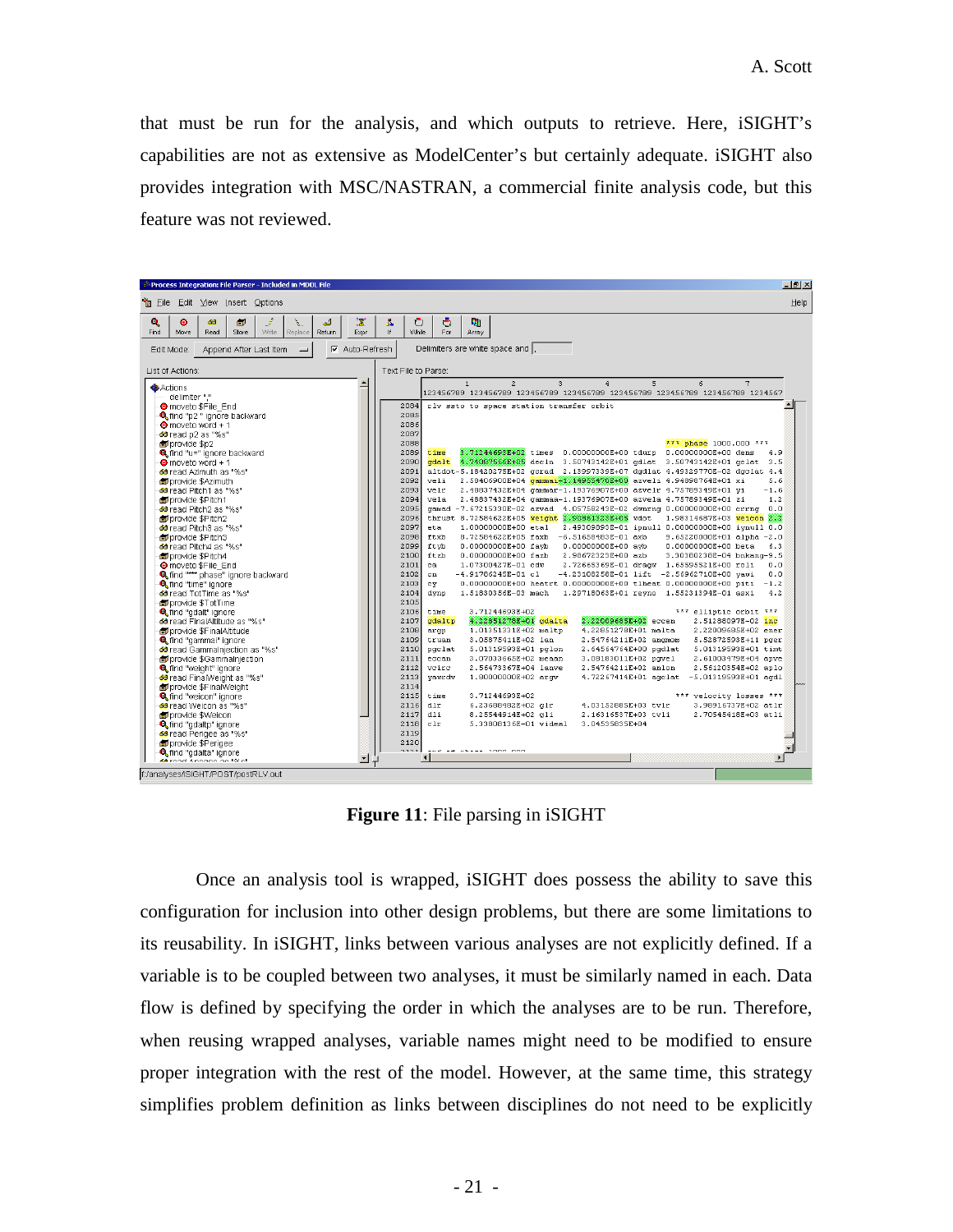specified. Also, the need to have identical variables defined multiple times within different analyses is eliminated.



**Figure 12**: Optimization and Problem Setup in iSIGHT

When setting up the design structure matrix and data flow of a problem, iSIGHT's capabilities are thorough and well implemented. The ability to include logic based control flow, such as while-loops, if and case statements is built in with very easy-to-use graphical interfaces for each. Unlike in ModelCenter, the user does not need to create a custom scripts to create this kind of control; it is built in. Additionally, iSIGHT also provides the ability to specify parallel branches in data flow, and allow analysis codes to actually run in parallel. This capability is greatly advantageous when working with complex design problems that use optimization strategies designed to take advantage of this. The parallel execution of analyses also extends to the ability to run several instance of the same analysis at once, enabling more than one run within a DOE to be computed at the same time.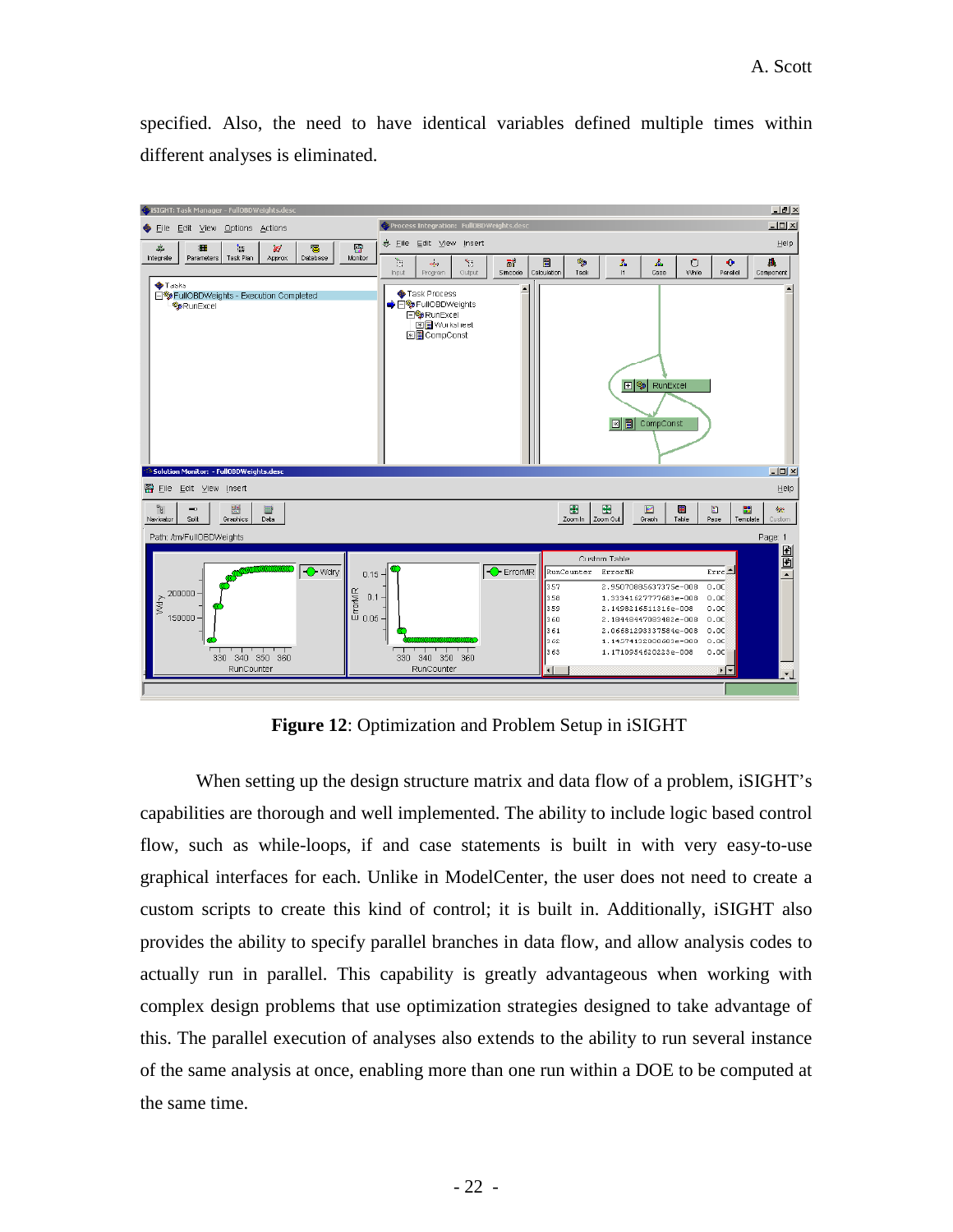iSIGHT's major limitations come in its ability to easily distribute the execution of analyses to other machines, especially across platform boundaries. It is fairly easy to set up an Excel-based analyses to run on the same NT machine that iSIGHT runs. It is similarly easy to integrate command-line analyses that run on Unix machines, when also running iSIGHT on a Unix platform. However, when a problem requires that analyses cross platform boundaries, integration becomes fairly difficult. The wrapping instructions for a given analysis are maintained in the problem definition at the system level. Therefore, whenever one wants to distribute an analysis to another machine, he must share a common directory structure with the machine running iSIGHT. This is usually not a problem when sticking to either Unix or Windows machines, but become quite tedious when using both. Additionally, the support for Excel-based analyses is limited to allowing their execution on the same NT machine on which iSIGHT is running. Needless to say, the advantage of being able use parallel execution is greatly reduced when several of those analyses must be run on the same machine. With regards to keeping disciplinary experts "in-the-loop," iSIGHT does not provided any means prompt disciplinary experts for verification of analysis results. However, iSIGHT does provide extensive capabilities for the expert to set up several knowledge-based rules that govern how an analysis will run, and what additional instructions must conditionally be performed. Though this strategy is not as good as allowing the disciplinary expert to directly monitor and verify results during system level analysis, it is better than nothing.

iSIGHT's greatest strengths lie in the area of system-level analysis and optimization. iSIGHT includes a wide range of optimization methods, including several

gradient-based algorithms, genetic algorithms, simulated annealing, and methods which can accommodate discrete and integer variables. These methods are listed in Table 5. Access is made available to all the internal parameters of these methods, and documentation is provided on how each of them work. Directly supplying gradient information is possible for those methods that can use it. Doing so does require the

| <b>Table 5: Optimization Algorithms</b><br>available in iSIGHT |  |  |
|----------------------------------------------------------------|--|--|
| Name                                                           |  |  |
| <b>Exterior Penalty - ADS</b>                                  |  |  |
| Modified Method of Feasible Directions -ADS                    |  |  |
| Sequential Linear Programming -ADS                             |  |  |
| Method of Feasible Directions - CONMIN                         |  |  |
| Mixed Integer Optimization - MOST                              |  |  |
| Sequential Quadratic Programming - DONLP                       |  |  |
| Sequential Quadratic Programming - NLPQL                       |  |  |
| Successive Approximation Method                                |  |  |
| Genetic Algorithm                                              |  |  |
| Simulated Annealing                                            |  |  |
| Directed Heuristic Search                                      |  |  |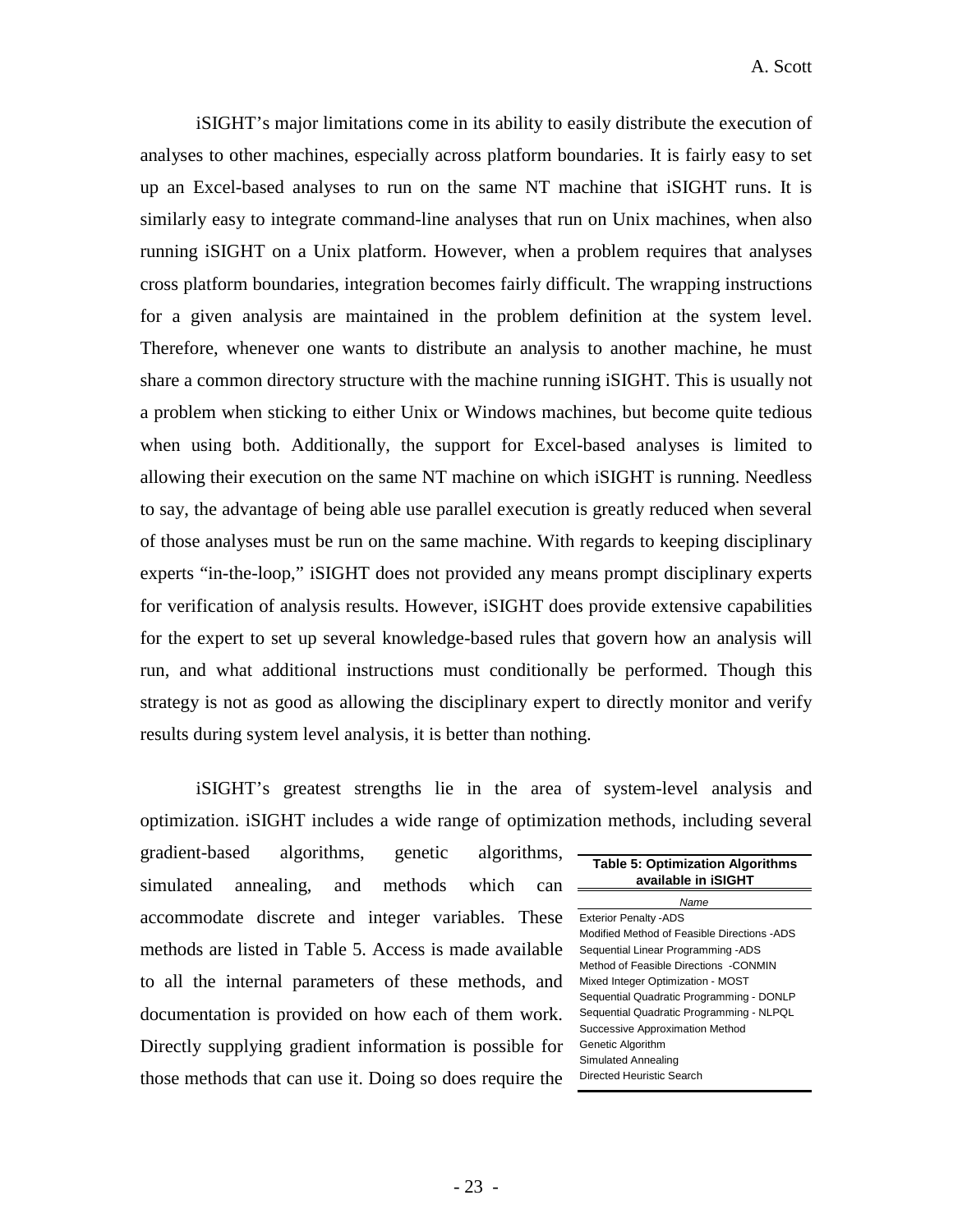user to have a more solid understanding of the MDOL, it is not too difficult to implement. iSIGHT also provides the ability to run Monte Carlo simulations.

The support for Design of Experiments and Response Surface approximations is extremely thorough. Several options are available when determining the array of experiments required for a response surface formulation. Table 6 summarizes the general categories of DOE techniques available in iSIGHT. For each option in the table, there are several more options available that allow the user further refine what kind of study is

| <b>Table 6: Design of Experiments</b><br>options in <b>SIGHT</b> |  |
|------------------------------------------------------------------|--|
| Name                                                             |  |
| <b>Full Factorial Design</b>                                     |  |
| Orthogonal Arrays (Taguchi)                                      |  |
| Latin Hypercubes                                                 |  |
| Central Composite Design                                         |  |

performed. For example, when selecting Orthogonal Arrays, it appeared that nearly all of the well-used Taguchi arrays were available. The ability for the user to import custom DOE runs is also available. The capability to specify noise variables and produce

ANOVA tables is included. Additionally, there is added support for creating and using response surface approximations to replace the actual analysis of extremely computationally intensive codes. While iSIGHT does provide the ability to integrate user supplied optimization packages, the variety of optimization methods included is so extensive, it is doubtful the SSDL's needs would ever require this option to be used; consequentially this capability was not extensively examined. Another aspect of iSIGHT's system-level analysis that was found to be particularly innovative was the automatic inclusion of particular constraint variable in all optimizations. This variable indicates whether an analysis ran properly or not. Using this special constraint, if during an optimization, a configuration is chosen that causes one of the disciplinary analyses to fail, rather than halt the optimization process, that point design is heavily constrained. This allows the optimization to continue while directing the optimizer away from design points that cause problems for the analytical tools.

iSIGHT also includes a very detailed and flexible means for monitoring/reviewing the results. This capability allows the user to create custom tables containing only the variables, constraints and objectives of interest. The graphing capabilities of iSIGHT provide a wide variety of options, nearing the capabilities typically found in programs like Microsoft's Excel. One also has the option to define several different page layouts,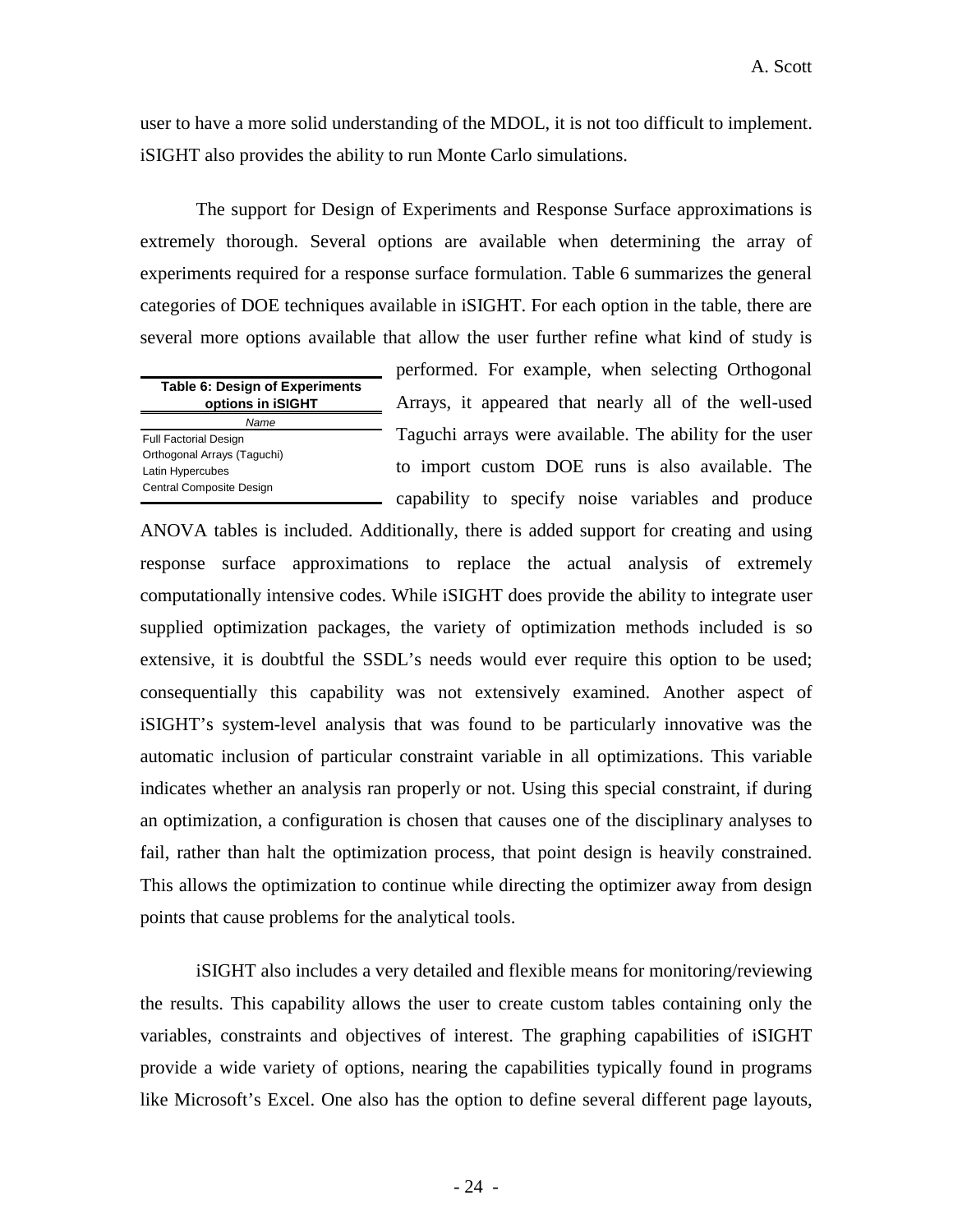which can display various combinations of plots and tabulated results. Results can be easily stored and reviewed, however, the ability to reset the current values of all design variables to a previously saved point, does not seem to be available.

In general, iSIGHT is not as user-friendly as ModelCenter, but this difference is usually most prevalent when using capabilities that are not available in ModelCenter at all. Because, the overall capabilities of iSIGHT are more extensive, it is a more difficult to pick up and master, but certainly not at an intolerable level. The documentation provided with iSIGHT is extremely thorough. At times however, it seems that the large amount of detailed information can become somewhat overwhelming when trying to find the answer to a specific question. However, printed versions of the documentation were provided in addition to the electronic versions included with the software. Though examples are provided, they are not necessarily presented in any easy to follow, walkthrough manner. A single tutorial is available that teaches the user how to wrap a simple code, set up an optimization, and review the results. Unfortunately, this tutorial by no means familiarizes the user with all the capabilities available in iSIGHT, and in fact leaves much to be desired. Additional tutorials detailing how to wrap Excel-based tools and distribute analysis to other computers would be extremely helpful. Customer support is available by phone and email, was quite helpful, and usually responded within a day or less.

While iSIGHT's capabilities are much better in many areas, its limitations are in key areas of importance for the SSDL. These limitations became most apparent in the attempt to implement the sample RLV problem in iSIGHT. It was fairly easy to integrate POST and SCORES into a common iSIGHT model, as they both run on a UNIX platform. Similarly, it was not very difficult to integrate the Excel-based GT-Sizer code into an iSIGHT Model running on the same Windows NT machine. However, attempts to integrate all the codes required for the sample RLV problem into one common model were unsuccessful. This was due mainly to the limitations of iSIGHT's abilities to integrated codes across platform boundaries. The parallel execution and optimization capabilities were successfully tested using just SCORES and POST together, but it was not possible to do so with all the codes required for sample RLV problem.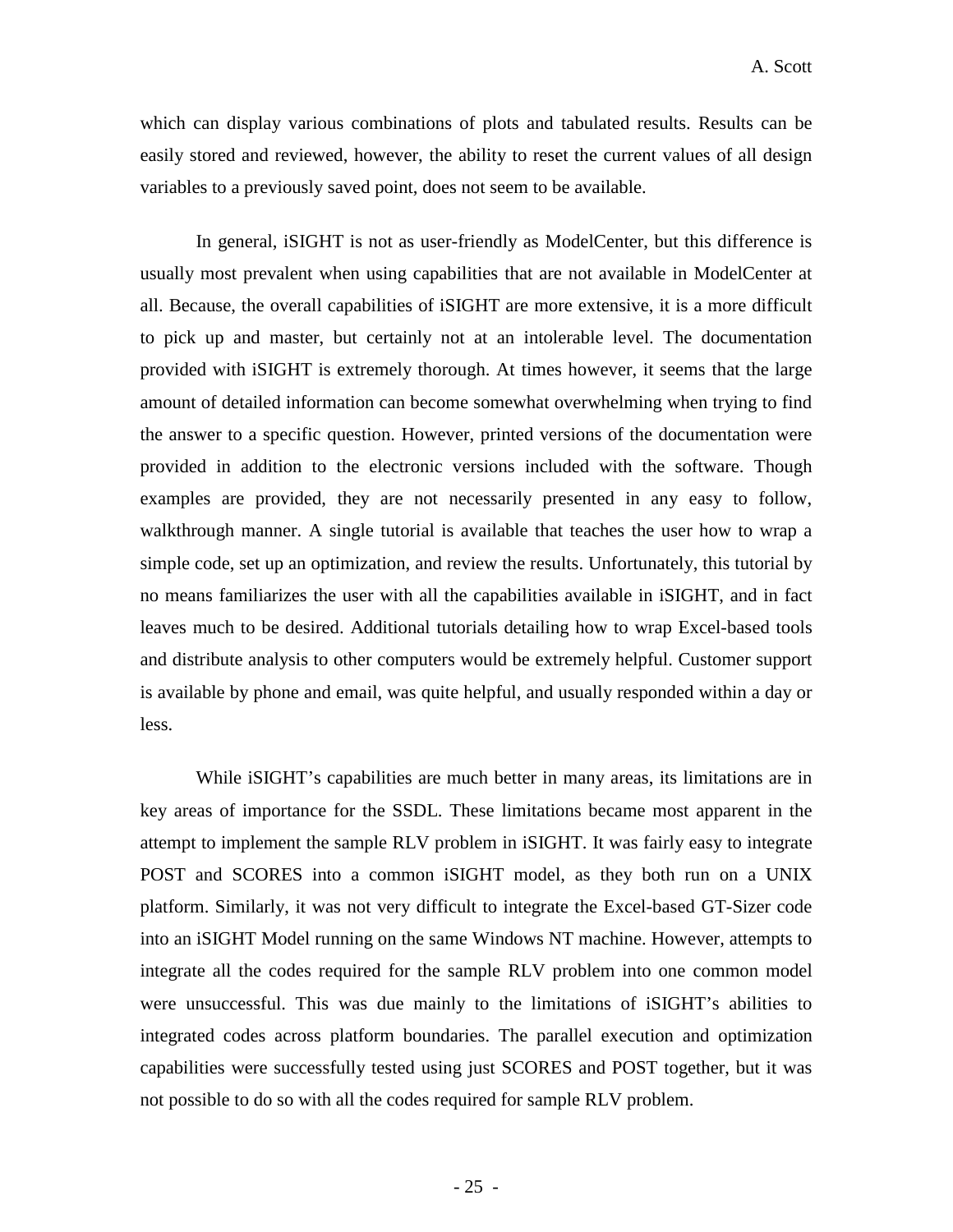iSIGHT is well used in a variety of engineering industries, including aerospace. NASA's ISE program is also looking at iSIGHT in its research and applications. iSIGHT is naturally used by GE, with which it shares a strong partnership. iSIGHT is also involved a new research program, RaDEO (Rapid Design Exploration and Optimization). This program will unite the efforts of several organizations including NASA and Lockhead Martin. As with Phoenix Integration, Engineous Software has graciously provided several licenses of iSIGHT to the SSDL free of charge.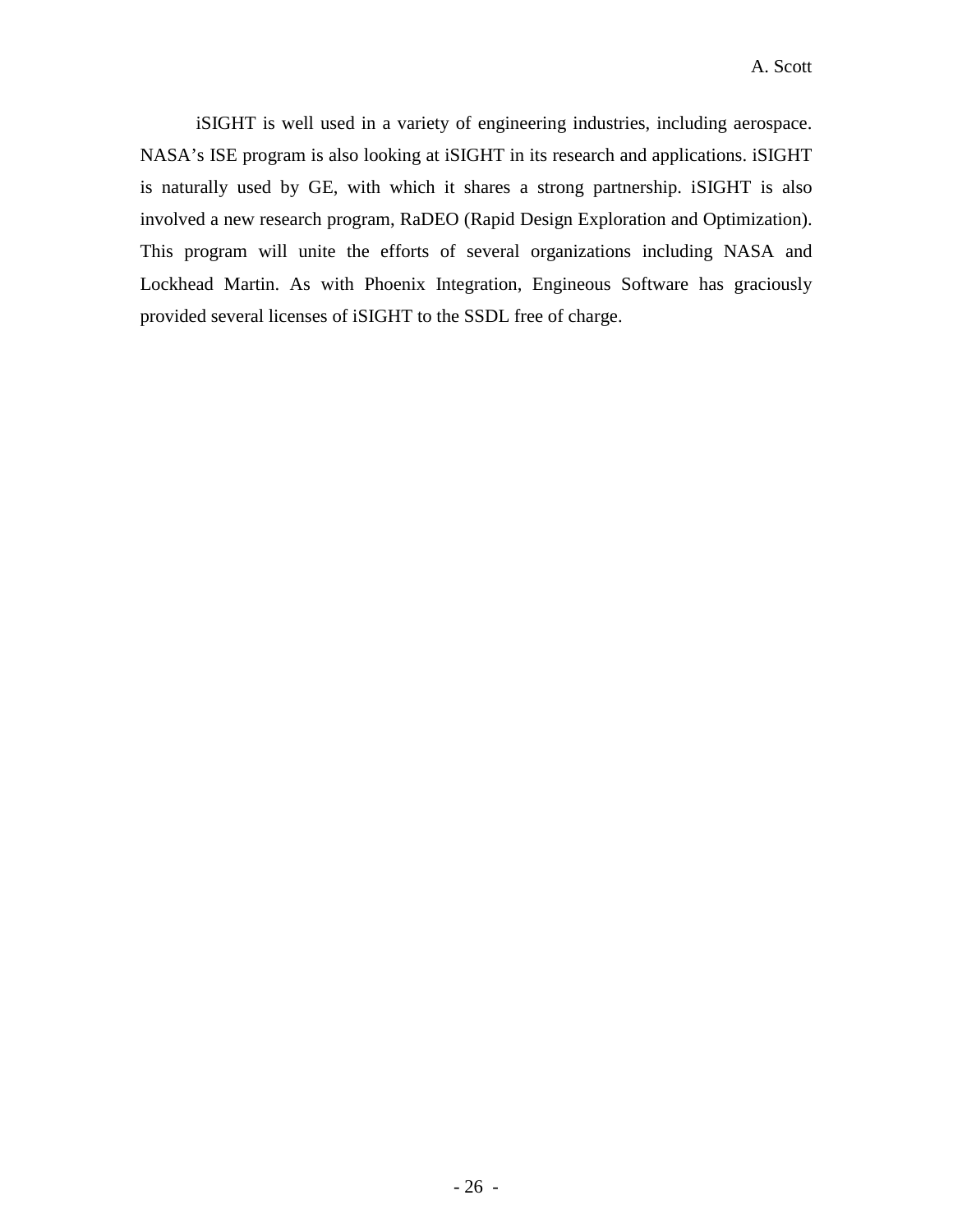### **AML**

The Adaptive Modeling Language (AML) is the main product of Technosoft Inc. Based out of Cincinnati Ohio, Technsoft is headed by Dr. Adel Chemaly, who took his technical expertise from academia to start the company which now has clients and offices in the U.S., Mexico, and Europe. As President, Adel Chemaly oversees the development of AML, which is available for both Unix-based systems and Windows 95/98/NT. Macintosh support for AML is not available.

At its root, AML is exactly what its name describes, a modeling language. The most basic use of AML is through the declaration of classes, which inherit from AMLdeveloped primitives. AML is built on the solid philosophy of objectoriented software design, inheriting all the benefits and advantage therein. Figure 13 shows an example of a table model implemented in AML. To effectively create models in AML, the user must have good understanding of computer programming practices, in particular those of object-oriented

| (define-class TABLE<br>:inherit-from (assembly-object)<br>:properties (<br>table-height 36.0<br>table-width72.0<br>table-depth36.0<br>thickness 1.0<br>total-weight (loop for i in (select-object<br>:from (the table)<br>:class 'material-object<br>:eval '(the weight))<br>sum i)<br>object-list (select-object<br>:from (the table)<br>:class 'qraphic-object<br>:test '(not (eq (the) , (the table))))<br>display?nil<br>$\lambda$<br>:subobjects (<br>(origin : class 'point-object<br>coordinates '(0.0 0.0 0.0)<br>display?t<br>$\lambda$<br>(top : class 'table-top<br>height <sup>**</sup> thickness<br>width**table-width<br>depth <sup>^^</sup> table-depth<br>display?(not (the table display>))<br>reference-object (the table)<br>orientation(list (translate (list 0.0<br>(- (the table-height)<br>(half (the thickness)))<br>$0.0)$ )<br>$\lambda$<br>(legs : class 'series-object<br>series-prefix'leq<br>class-expression'table-leq<br>init-from<br>'(display?(not (the table display?))<br>height (- !table-height !thickness)<br>diameter!thickness<br>reference-object(the table)<br>orientation<br>(list<br>$(rotate 90.0 :x-axis)$<br>(translate<br>(list (if (evenp (the index))<br>(- (half (the table-width))<br>(the thickness))<br>(-(the thickness)<br>$(half (the table-width)))$<br>(half (the height))<br>(if (5 (the index) 1)<br>(- (half (the table-depth))<br>(the thickness))<br>(- (the thickness)<br>(half (the table-depth)))<br>))))<br>$\lambda$<br>quantity4<br>$\lambda$<br>$\lambda$ |  |
|-----------------------------------------------------------------------------------------------------------------------------------------------------------------------------------------------------------------------------------------------------------------------------------------------------------------------------------------------------------------------------------------------------------------------------------------------------------------------------------------------------------------------------------------------------------------------------------------------------------------------------------------------------------------------------------------------------------------------------------------------------------------------------------------------------------------------------------------------------------------------------------------------------------------------------------------------------------------------------------------------------------------------------------------------------------------------------------------------------------------------------------------------------------------------------------------------------------------------------------------------------------------------------------------------------------------------------------------------------------------------------------------------------------------------------------------------------------------------------------------------------------------------------------|--|
|                                                                                                                                                                                                                                                                                                                                                                                                                                                                                                                                                                                                                                                                                                                                                                                                                                                                                                                                                                                                                                                                                                                                                                                                                                                                                                                                                                                                                                                                                                                                   |  |
|                                                                                                                                                                                                                                                                                                                                                                                                                                                                                                                                                                                                                                                                                                                                                                                                                                                                                                                                                                                                                                                                                                                                                                                                                                                                                                                                                                                                                                                                                                                                   |  |
|                                                                                                                                                                                                                                                                                                                                                                                                                                                                                                                                                                                                                                                                                                                                                                                                                                                                                                                                                                                                                                                                                                                                                                                                                                                                                                                                                                                                                                                                                                                                   |  |
|                                                                                                                                                                                                                                                                                                                                                                                                                                                                                                                                                                                                                                                                                                                                                                                                                                                                                                                                                                                                                                                                                                                                                                                                                                                                                                                                                                                                                                                                                                                                   |  |
|                                                                                                                                                                                                                                                                                                                                                                                                                                                                                                                                                                                                                                                                                                                                                                                                                                                                                                                                                                                                                                                                                                                                                                                                                                                                                                                                                                                                                                                                                                                                   |  |
|                                                                                                                                                                                                                                                                                                                                                                                                                                                                                                                                                                                                                                                                                                                                                                                                                                                                                                                                                                                                                                                                                                                                                                                                                                                                                                                                                                                                                                                                                                                                   |  |
|                                                                                                                                                                                                                                                                                                                                                                                                                                                                                                                                                                                                                                                                                                                                                                                                                                                                                                                                                                                                                                                                                                                                                                                                                                                                                                                                                                                                                                                                                                                                   |  |
|                                                                                                                                                                                                                                                                                                                                                                                                                                                                                                                                                                                                                                                                                                                                                                                                                                                                                                                                                                                                                                                                                                                                                                                                                                                                                                                                                                                                                                                                                                                                   |  |
|                                                                                                                                                                                                                                                                                                                                                                                                                                                                                                                                                                                                                                                                                                                                                                                                                                                                                                                                                                                                                                                                                                                                                                                                                                                                                                                                                                                                                                                                                                                                   |  |
|                                                                                                                                                                                                                                                                                                                                                                                                                                                                                                                                                                                                                                                                                                                                                                                                                                                                                                                                                                                                                                                                                                                                                                                                                                                                                                                                                                                                                                                                                                                                   |  |
|                                                                                                                                                                                                                                                                                                                                                                                                                                                                                                                                                                                                                                                                                                                                                                                                                                                                                                                                                                                                                                                                                                                                                                                                                                                                                                                                                                                                                                                                                                                                   |  |
|                                                                                                                                                                                                                                                                                                                                                                                                                                                                                                                                                                                                                                                                                                                                                                                                                                                                                                                                                                                                                                                                                                                                                                                                                                                                                                                                                                                                                                                                                                                                   |  |
|                                                                                                                                                                                                                                                                                                                                                                                                                                                                                                                                                                                                                                                                                                                                                                                                                                                                                                                                                                                                                                                                                                                                                                                                                                                                                                                                                                                                                                                                                                                                   |  |
|                                                                                                                                                                                                                                                                                                                                                                                                                                                                                                                                                                                                                                                                                                                                                                                                                                                                                                                                                                                                                                                                                                                                                                                                                                                                                                                                                                                                                                                                                                                                   |  |
|                                                                                                                                                                                                                                                                                                                                                                                                                                                                                                                                                                                                                                                                                                                                                                                                                                                                                                                                                                                                                                                                                                                                                                                                                                                                                                                                                                                                                                                                                                                                   |  |
|                                                                                                                                                                                                                                                                                                                                                                                                                                                                                                                                                                                                                                                                                                                                                                                                                                                                                                                                                                                                                                                                                                                                                                                                                                                                                                                                                                                                                                                                                                                                   |  |
|                                                                                                                                                                                                                                                                                                                                                                                                                                                                                                                                                                                                                                                                                                                                                                                                                                                                                                                                                                                                                                                                                                                                                                                                                                                                                                                                                                                                                                                                                                                                   |  |
|                                                                                                                                                                                                                                                                                                                                                                                                                                                                                                                                                                                                                                                                                                                                                                                                                                                                                                                                                                                                                                                                                                                                                                                                                                                                                                                                                                                                                                                                                                                                   |  |
|                                                                                                                                                                                                                                                                                                                                                                                                                                                                                                                                                                                                                                                                                                                                                                                                                                                                                                                                                                                                                                                                                                                                                                                                                                                                                                                                                                                                                                                                                                                                   |  |
|                                                                                                                                                                                                                                                                                                                                                                                                                                                                                                                                                                                                                                                                                                                                                                                                                                                                                                                                                                                                                                                                                                                                                                                                                                                                                                                                                                                                                                                                                                                                   |  |
|                                                                                                                                                                                                                                                                                                                                                                                                                                                                                                                                                                                                                                                                                                                                                                                                                                                                                                                                                                                                                                                                                                                                                                                                                                                                                                                                                                                                                                                                                                                                   |  |
|                                                                                                                                                                                                                                                                                                                                                                                                                                                                                                                                                                                                                                                                                                                                                                                                                                                                                                                                                                                                                                                                                                                                                                                                                                                                                                                                                                                                                                                                                                                                   |  |
|                                                                                                                                                                                                                                                                                                                                                                                                                                                                                                                                                                                                                                                                                                                                                                                                                                                                                                                                                                                                                                                                                                                                                                                                                                                                                                                                                                                                                                                                                                                                   |  |
|                                                                                                                                                                                                                                                                                                                                                                                                                                                                                                                                                                                                                                                                                                                                                                                                                                                                                                                                                                                                                                                                                                                                                                                                                                                                                                                                                                                                                                                                                                                                   |  |
|                                                                                                                                                                                                                                                                                                                                                                                                                                                                                                                                                                                                                                                                                                                                                                                                                                                                                                                                                                                                                                                                                                                                                                                                                                                                                                                                                                                                                                                                                                                                   |  |
|                                                                                                                                                                                                                                                                                                                                                                                                                                                                                                                                                                                                                                                                                                                                                                                                                                                                                                                                                                                                                                                                                                                                                                                                                                                                                                                                                                                                                                                                                                                                   |  |
|                                                                                                                                                                                                                                                                                                                                                                                                                                                                                                                                                                                                                                                                                                                                                                                                                                                                                                                                                                                                                                                                                                                                                                                                                                                                                                                                                                                                                                                                                                                                   |  |
|                                                                                                                                                                                                                                                                                                                                                                                                                                                                                                                                                                                                                                                                                                                                                                                                                                                                                                                                                                                                                                                                                                                                                                                                                                                                                                                                                                                                                                                                                                                                   |  |
|                                                                                                                                                                                                                                                                                                                                                                                                                                                                                                                                                                                                                                                                                                                                                                                                                                                                                                                                                                                                                                                                                                                                                                                                                                                                                                                                                                                                                                                                                                                                   |  |
|                                                                                                                                                                                                                                                                                                                                                                                                                                                                                                                                                                                                                                                                                                                                                                                                                                                                                                                                                                                                                                                                                                                                                                                                                                                                                                                                                                                                                                                                                                                                   |  |
|                                                                                                                                                                                                                                                                                                                                                                                                                                                                                                                                                                                                                                                                                                                                                                                                                                                                                                                                                                                                                                                                                                                                                                                                                                                                                                                                                                                                                                                                                                                                   |  |
|                                                                                                                                                                                                                                                                                                                                                                                                                                                                                                                                                                                                                                                                                                                                                                                                                                                                                                                                                                                                                                                                                                                                                                                                                                                                                                                                                                                                                                                                                                                                   |  |
|                                                                                                                                                                                                                                                                                                                                                                                                                                                                                                                                                                                                                                                                                                                                                                                                                                                                                                                                                                                                                                                                                                                                                                                                                                                                                                                                                                                                                                                                                                                                   |  |
|                                                                                                                                                                                                                                                                                                                                                                                                                                                                                                                                                                                                                                                                                                                                                                                                                                                                                                                                                                                                                                                                                                                                                                                                                                                                                                                                                                                                                                                                                                                                   |  |
|                                                                                                                                                                                                                                                                                                                                                                                                                                                                                                                                                                                                                                                                                                                                                                                                                                                                                                                                                                                                                                                                                                                                                                                                                                                                                                                                                                                                                                                                                                                                   |  |
|                                                                                                                                                                                                                                                                                                                                                                                                                                                                                                                                                                                                                                                                                                                                                                                                                                                                                                                                                                                                                                                                                                                                                                                                                                                                                                                                                                                                                                                                                                                                   |  |
|                                                                                                                                                                                                                                                                                                                                                                                                                                                                                                                                                                                                                                                                                                                                                                                                                                                                                                                                                                                                                                                                                                                                                                                                                                                                                                                                                                                                                                                                                                                                   |  |
|                                                                                                                                                                                                                                                                                                                                                                                                                                                                                                                                                                                                                                                                                                                                                                                                                                                                                                                                                                                                                                                                                                                                                                                                                                                                                                                                                                                                                                                                                                                                   |  |
|                                                                                                                                                                                                                                                                                                                                                                                                                                                                                                                                                                                                                                                                                                                                                                                                                                                                                                                                                                                                                                                                                                                                                                                                                                                                                                                                                                                                                                                                                                                                   |  |

**Figure 13**: Sample AML code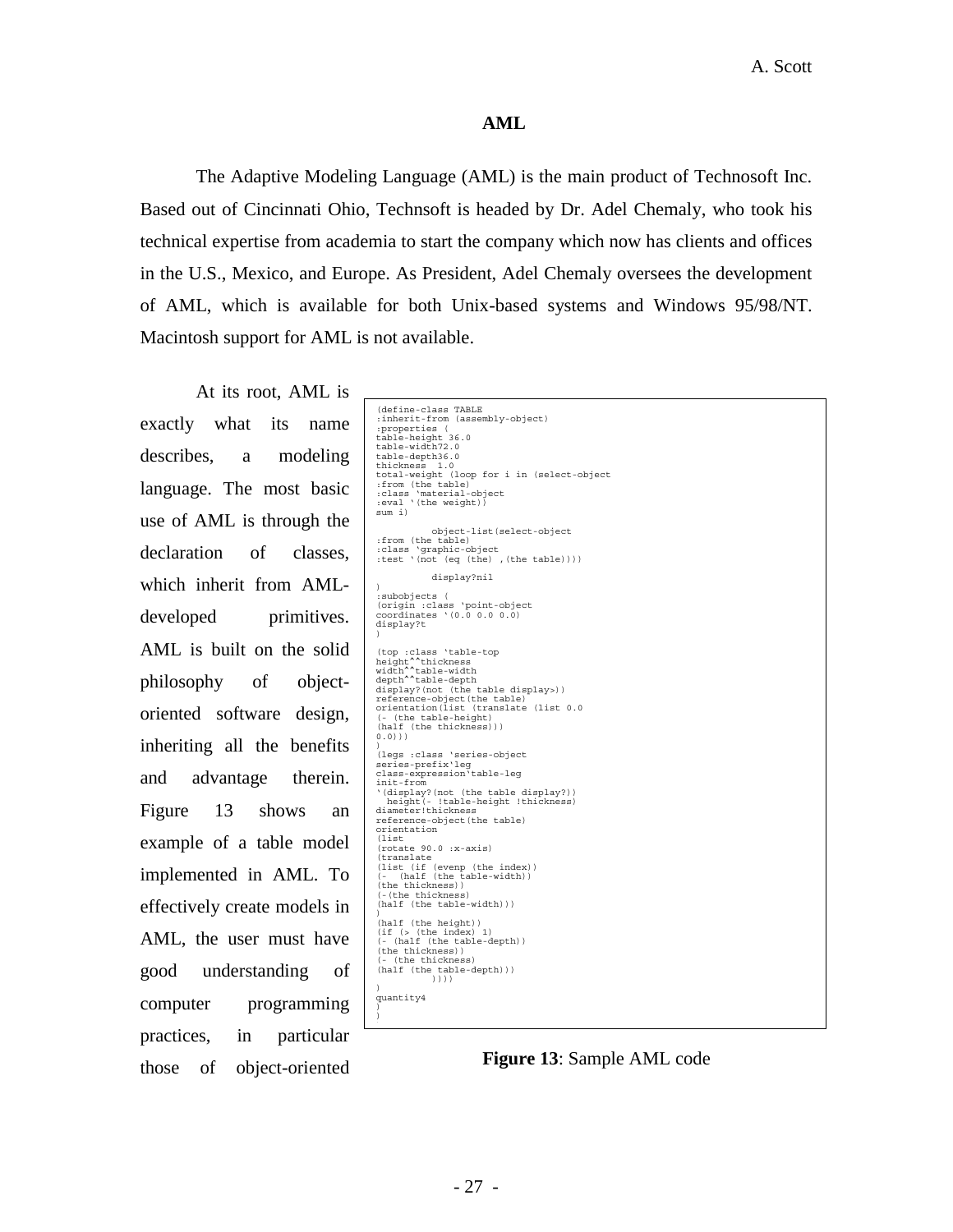programming. AML is based on the LISP programming language, which has the disadvantage that is fairly uncommon, requiring the most users to familiarize themselves with the language before being becoming a proficient user of AML. Though the language is not particularly any more difficult to learn than other object-oriented languages, such a C++, is does have a few little quirks, like the use of reverse Polish notation for all mathematical notations.



**Figure 14**: Geometric modeling in AML

One of the key advantages of AML lies in its geometric modeling capabilities. AML provides a very extensive suite of classes, functions and methods that allow the user to parametrically build up nearly any kind of geometry. All geometric primitives are defined by a few specific parameters, allowing the user to build more complex geometries that depend on any number of real-world design variables. In testing, the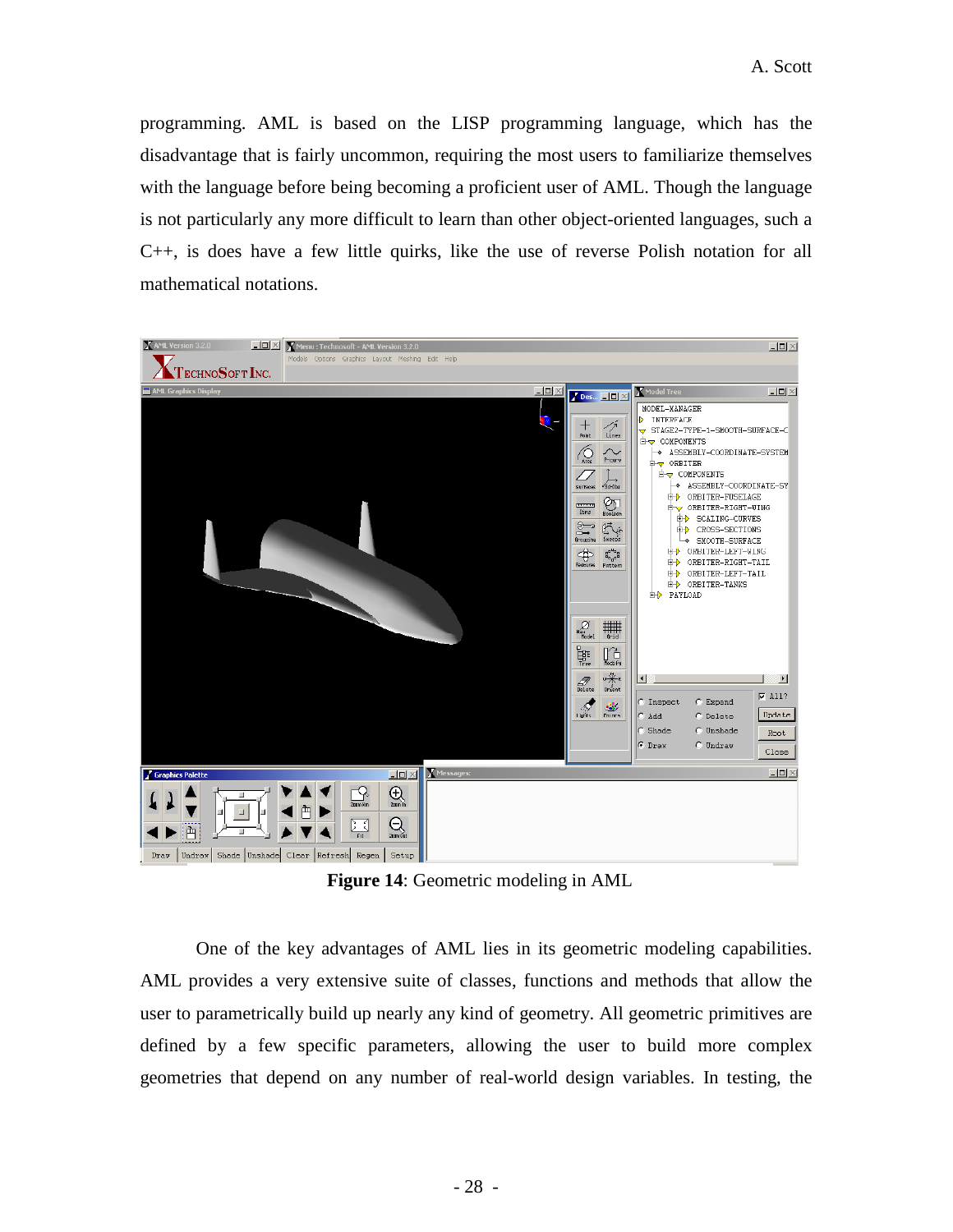geometry of simple RLV was generated in this fashion (see Figure 14). Key variables that defined the geometry included parameters such as fuselage length and diameter, aspect ratio and tail orientation angle, to name a few. By changing the value of these variables, the entire geometry of vehicle is automatically regenerated in moments. AML does provide built-in graphical user interfaces to aid in the creation and inspection of geometries, but complicated models invariably require direct coding in AML. As much of AML's key functionality involves geometric modeling, it does not need nor have any integration with other external CAD packages. AML's geometric modeling capabilities and user-friendliness come nowhere near those of traditional CAD packages. However, having this capability built into the framework provides the unique advantage of allowing the geometry and any analysis that depends on it, to always be up-to-date as a systemlevel optimizer or other discipline change it.

Of particular interest to the SSDL would be AML's integration with the SHABP portion of the aerodynamic analysis code APAS. Unfortunately, Technosoft's efforts to fully integrate the remaining portions of APAS, such as UDP, are still in progress. Once a geometry has been created in the AML framework, classes are available which will generate a mesh of that geometry, send that data to SHABP, and generate POST aerodecks fairly seamlessly. Once set up, the geometry of the model can easily be changed and new aerodynamic data obtained in minutes. However, unless several aerodynamic analyses plan to be conducted, the extra time required to create a geometric model in AML might not be worth it. Integrating codes, like SHABP, into AML requires a great deal of development and is usually performed by AML employees specifically for their clients. Unfortunately, AML's strategy towards analyses integration seems more inclined towards this type of sophisticated one-time integration with key, widely-used analytical tools. Though this strategy produces very impressive results for the particular analyses AML integrates, it is not the kind of flexible integration that is would be suited for a conceptual design organization. This is especially true for the SSDL, as its members are constantly developing new tools and changing existing ones.

Variables are defined in AML by creating instances of appropriate primitive classes. Though AML includes menu driven and graphical interfaces to aid in the creation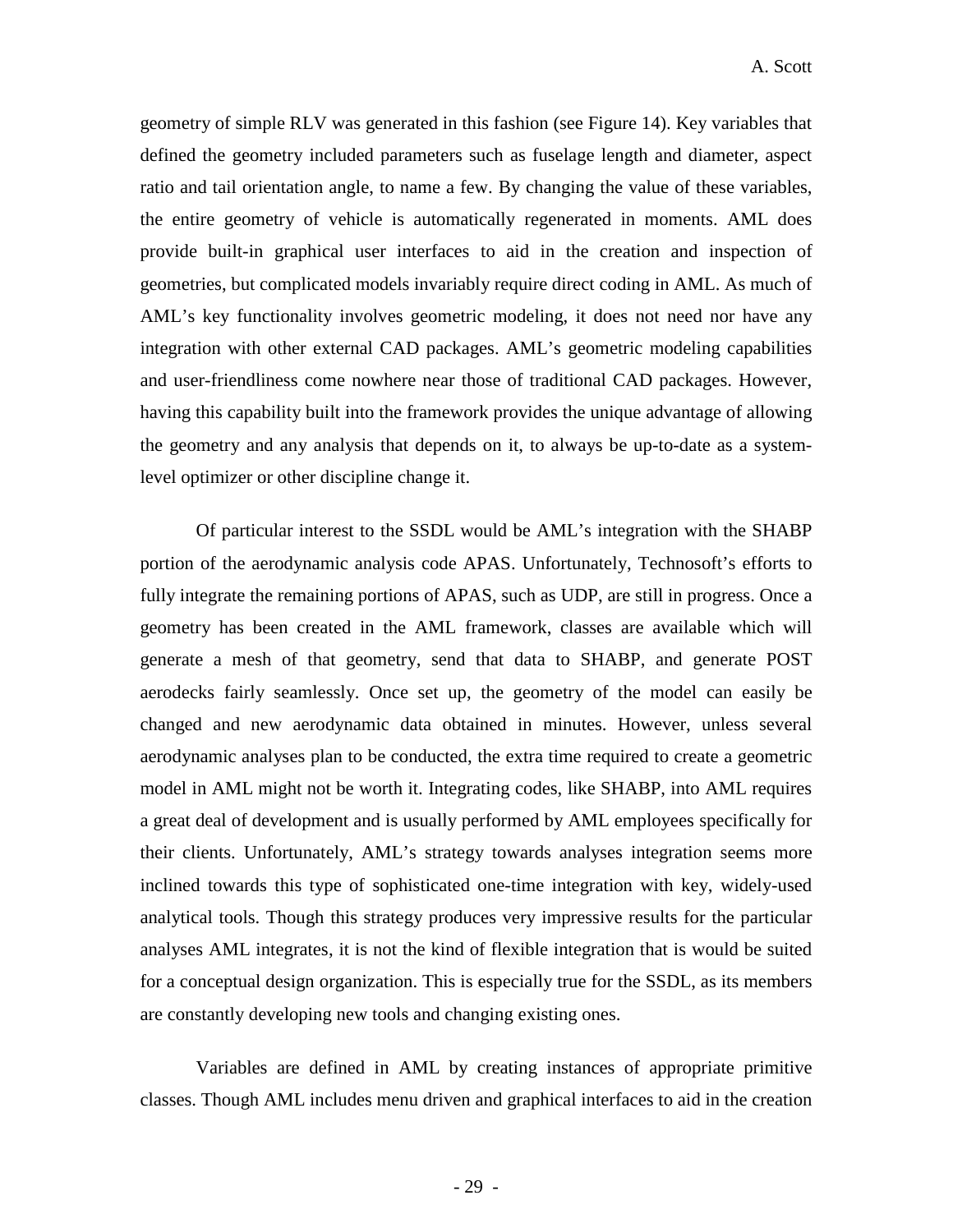of a design model, even the simple declaration of new variables requires some programming know-how. When using formulas to define variable values, AML keeps track of which variables depend on others, and ensures that when any value is demanded, the appropriate calculations and analyses on which the value depends, are run. However, simple formulas do require the use of reverse Polish notation, which does take some getting used to.

AML claims to support the ability to integrate command-line and Excel-based analysis codes, however these capabilities, which are key for the SSDL, are not included in the standard release. Unfortunately, it was not possible to obtain the additional classes that enable this functionality from Technosoft; consequentially, this feature could not be evaluated. Without the key ability to integrate Excel-based and command-line tools, other requirements, such as the ability to distribute these analyses could not be evaluated. Technosoft claims to have integrated various optimization methods with AML, including Powell's method, a genetic algorithm, and what they referred to as MDO. However, efforts to acquire the additional software required to test this functionality were similarly unsuccessful.

Overall, AML is not very user-friendly to new users. Any user of AML should have a good understanding of basic programming practices, particularly those of objectoriented design. AML takes a few weeks to learn and several to master. Technosoft does, however, have very good training manuals that walk the user through the various elements and operations of AML. Documentation is very good, providing clear and thorough explanation of how all the classes, methods and functions in AML work. Customer support is good, being accessible via either email or phone. It is known that AML typically works very closely with its customers in developing sophisticated analysis models for their specific design problems.

As it was not possible to obtain the classes required to integrate Excel-based or command-line codes, implementation of the sample RLV problem in AML was not possible. It was possible to parametrically model the RLV's geometry, but with this capability alone, no system level design optimizations or analyses could be performed.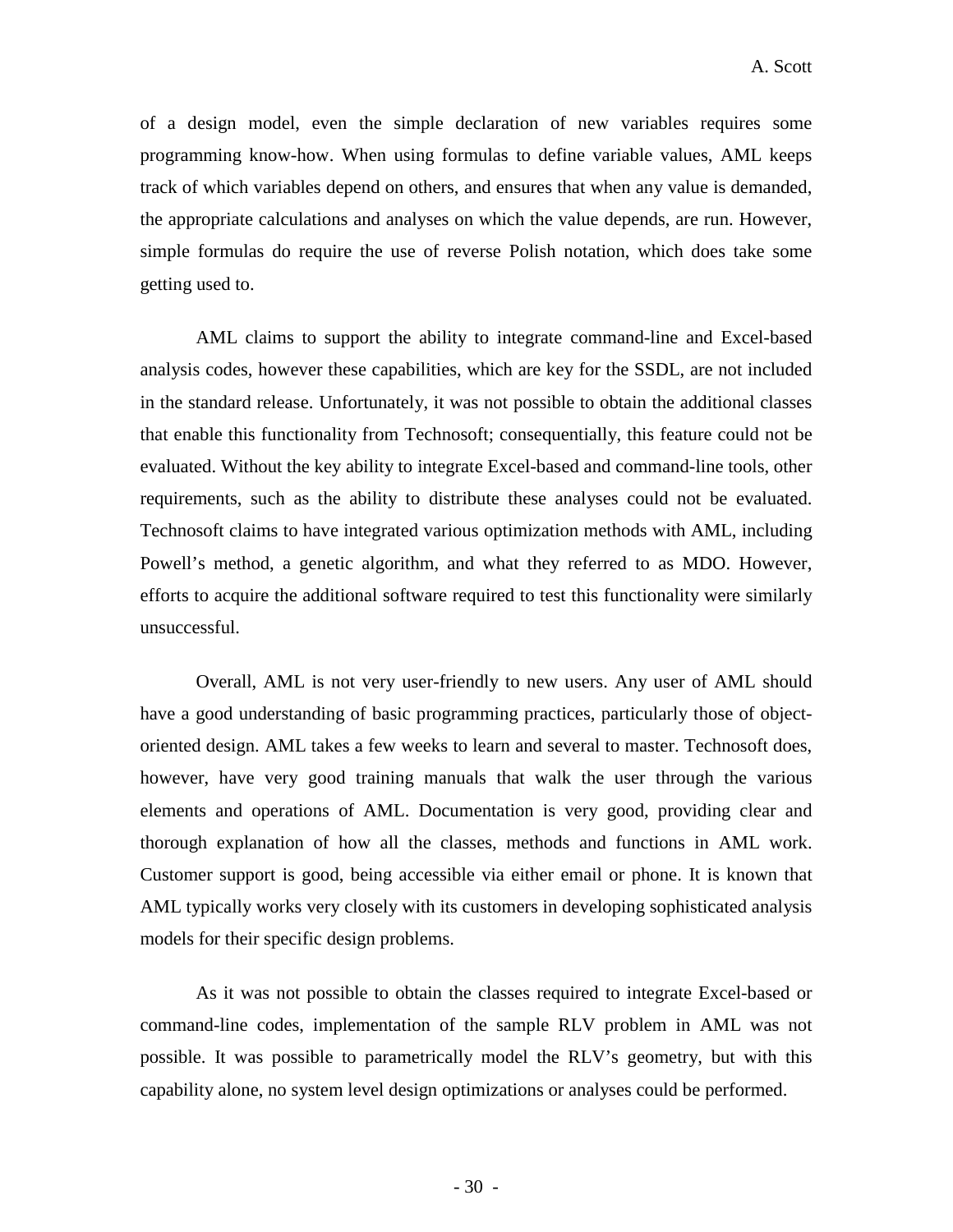AML is currently the key partner in a design study with the Air Force, Lockhead Martin and the SSDL. The Supersonic / Hypersonic Vehicle Design (SHVD) program plans to integrate an impressive list of industry standard analysis codes for space vehicle design within the AML framework. As this project has yet to really begin, no information is available on how well this implementation is progressing. However, if this project is successful it should leave AML with a great list of high fidelity analysis capabilities. AML might make a good choice for design organizations that require the use of many high fidelity, difficult to wrap codes and are willing and able to invest the time and money to integrate those codes with AML. However, the time required to learn AML and its lack of flexibility make it an impractical choice for an organization which primarily does conceptual to preliminary level design such as the SSDL. Technosoft has graciously supplied the SSDL with copies of AML free of charge.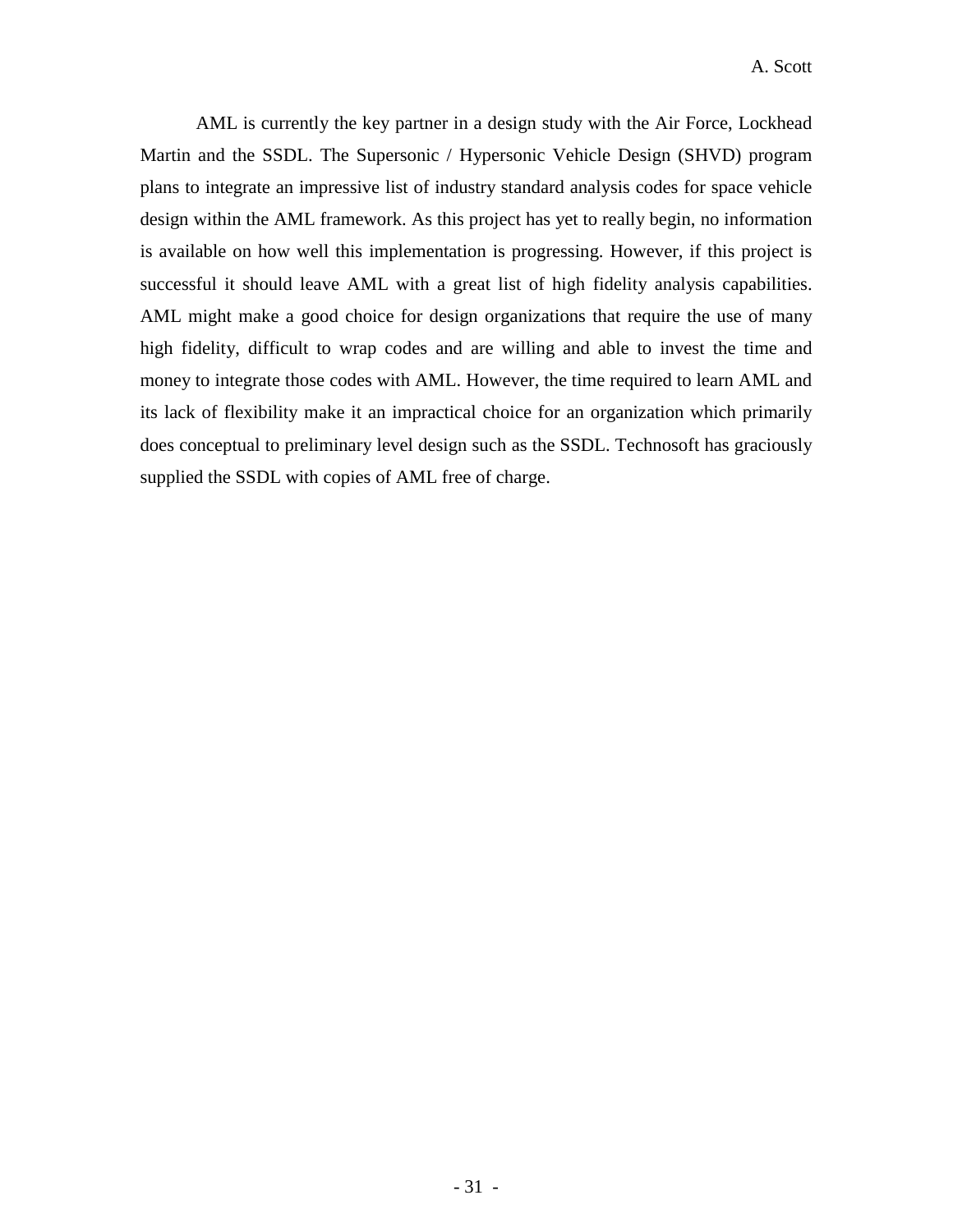#### **SUMMARY**

In conclusion, each the three frameworks all seem to have their strengths and weaknesses in different areas. The ideal choice would most likely combine ModelCenter's user friendliness and flexibility in wrapping and distributing disciplinary analyses, iSIGHT's ability to run those analyses in parallel in conjunction with its extensive system-level analysis capabilities, and AML's integrated parametric modeling capabilities. Sadly, such a product does not yet exist. One of ModelCenter's key drawbacks is its limited optimization capabilities, which do not include stochastic methods nor support for discrete variables. ModelCenter also lacks the important ability to perform analysis in parallel and built-in capabilities for Monte Carlo simulations. iSIGHT, is slightly more difficult to use and its leaves much to be desired about its ability to easily distribute analysis to multiple computers across platform boundaries. AML, takes quite a bit of time, and preferably training, to learn and seems more oriented towards one-time integration solutions for analysis tools.

Though none of the candidate packages currently contain all the features that the SSDL is looking for broad lab-level, ModelCenter seems to satisfy most of the key requirements. ModelCenter is easy to use and learn. Already the members of the SSDL are successfully using ModelCenter in two major projects with very promising results. Additionally, Phoenix Integration has said that the ability to run analyses in parallel will be address in the next release sometime late in the year 2001.

iSIGHT is close second as its potential capabilities are much greater. Supposedly, the major limitations noticed about iSIGHT are to be resolved in the release of version 6.0, due at the end of April 2001. However, even with potential improvements, iSIGHT does take a bit longer to learn, and is not nearly as intuitive to use as ModelCenter. It is likely though, that the SSDL will probably continue to use iSIGHT as there are there are several specific types of system-level analysis and optimization approaches that only it has the built-in ability to perform.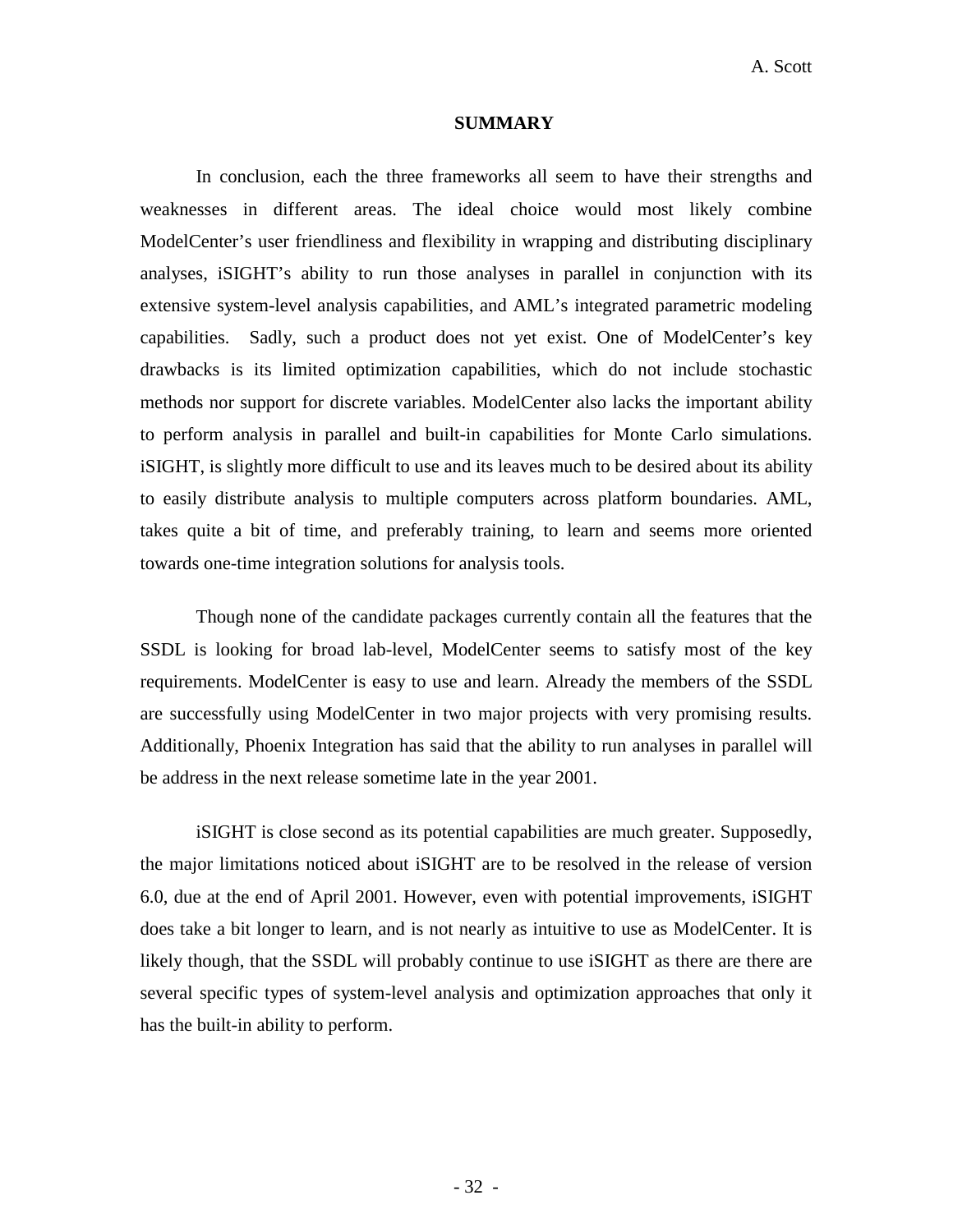As previously mentioned, AML does not fit the needs of the SSDL well. Technosoft's approach to design solutions seems to be more oriented towards the development of tightly integrated applications tailored to the specific kind of high fidelity, configuration specific design that its customers require. The SSDL would like to adopt a framework package that is flexible and easy to adapt to a wide range of problem in a short time. ModelCenter bests suits this requirement as the time needed to set-up and debug the analysis of new problems from scratch takes only about a week. However, the SSDL will naturally continue to consider developments of these and other integrated design framework solutions in the future.